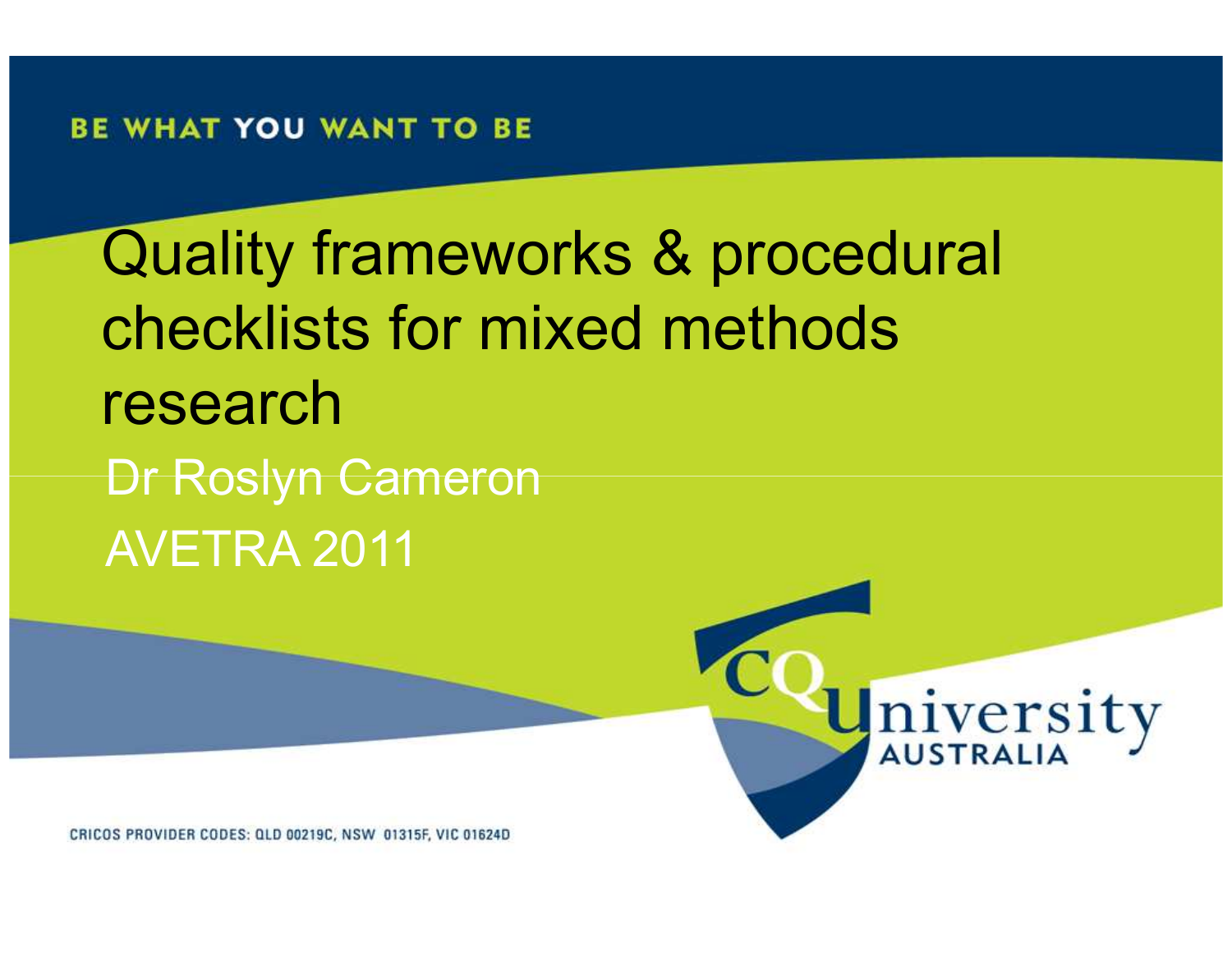

- Overview of research quality criteria in<br>Cuantitative and qualitative research he quantitative and qualitative research before presenting a synthesis of quality frameworks and procedural checklists emerging from the field of mixed methods research.
- Procedural checklists and quality frameworks are<br>useful podagogie tools for ECDs useful pedagogic tools for ECRs
- Helpful to established researchers: teach<br>research mothods: examing theses: review research methods; examine theses; review papers etc...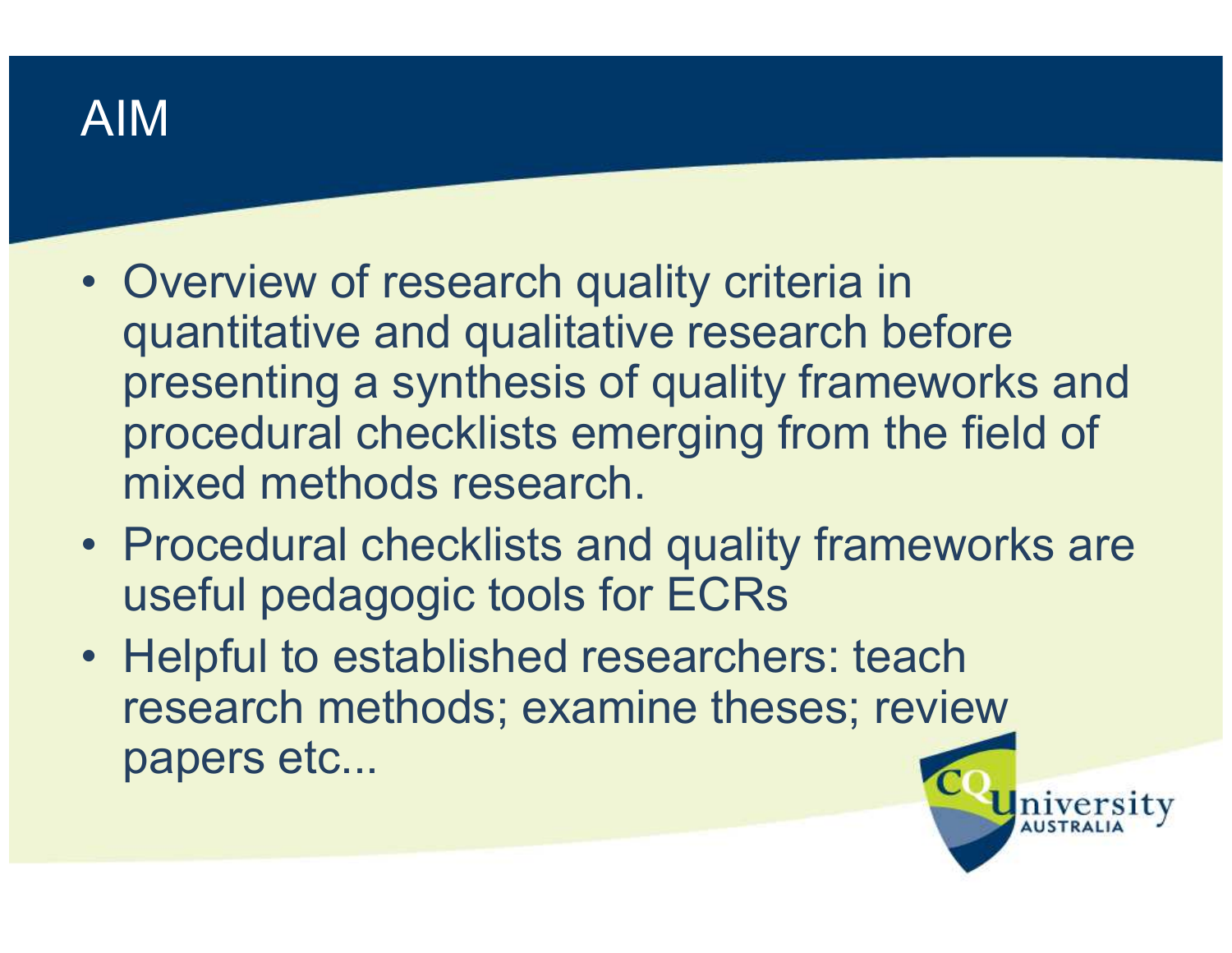#### What constitutes good research?

- The concept of **rigour** is often referred to along<br>with theoratical and mathodological rehustness with theoretical and methodological robustness when reference is made to making some form of evaluation or critique of research as process (act) and research as product (publication).
- Andrews and Halcomb (2009, p. xvi) define rigor<br>as "The thereughness acquracy confirmability as "The thoroughness, accuracy, confirmability and ethical soundness of all aspects of a study's design".

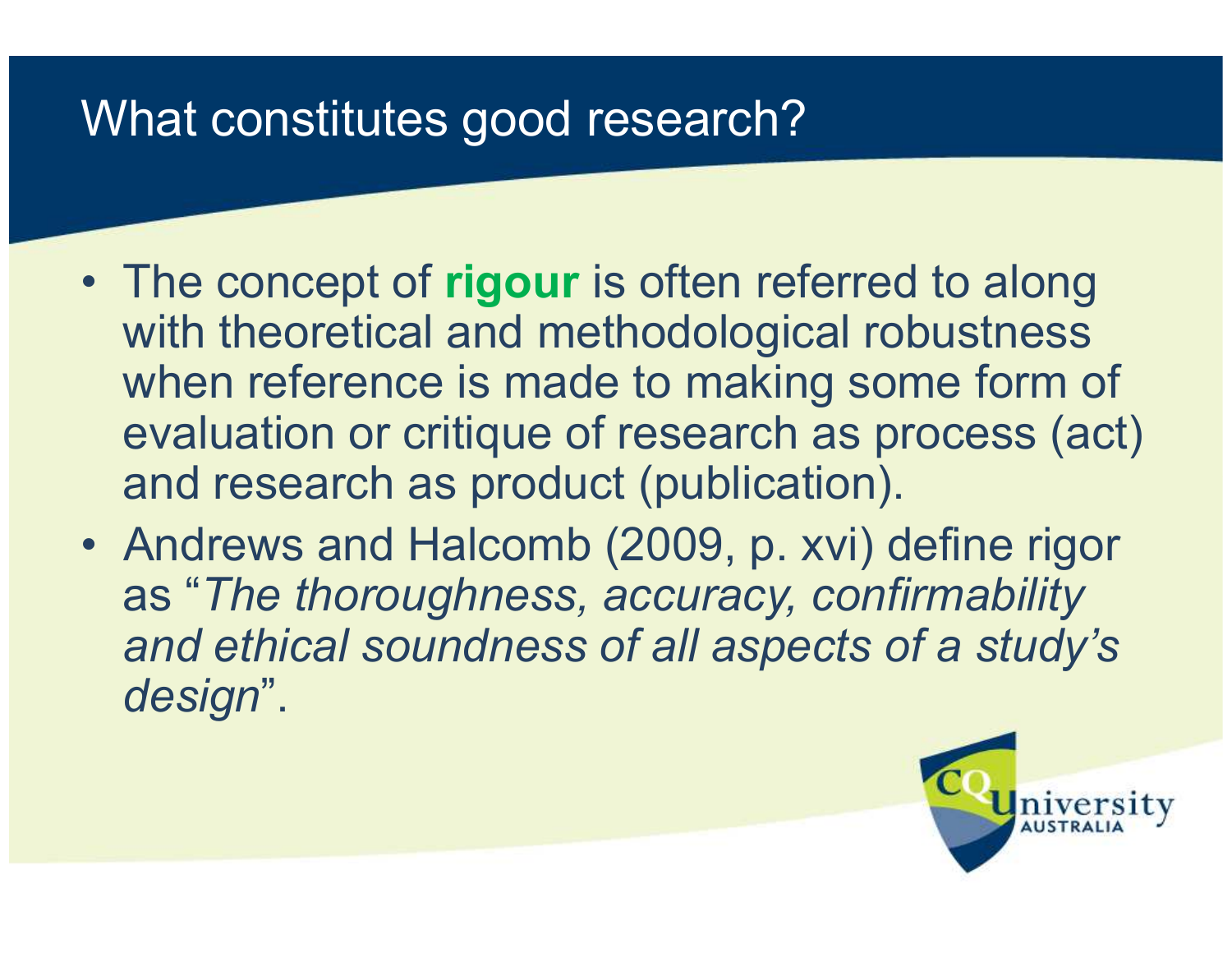#### This paper.....

The potential utilisation of quality criteria for 3 sets of stakeholders in the VET research community:

- •higher degree research students;
- •early career and established researchers
- •research funding bodies.

Brief comparison of the criteria for evaluating research funding proposals from three VET relevant funding bodies:

- •NSW Department of Education and Training (DET)
- •National Centre for Vocational Education Research (NCVER)
- •Australian Research Council (ARC).

Commonly agreed quality criteria of quantitative (QUANT) researchMultiple stances taken by **qualitative (QUAL)** researchers in terms of quality criteria Quality criteria and procedural checklists mixed methods research (MMR)

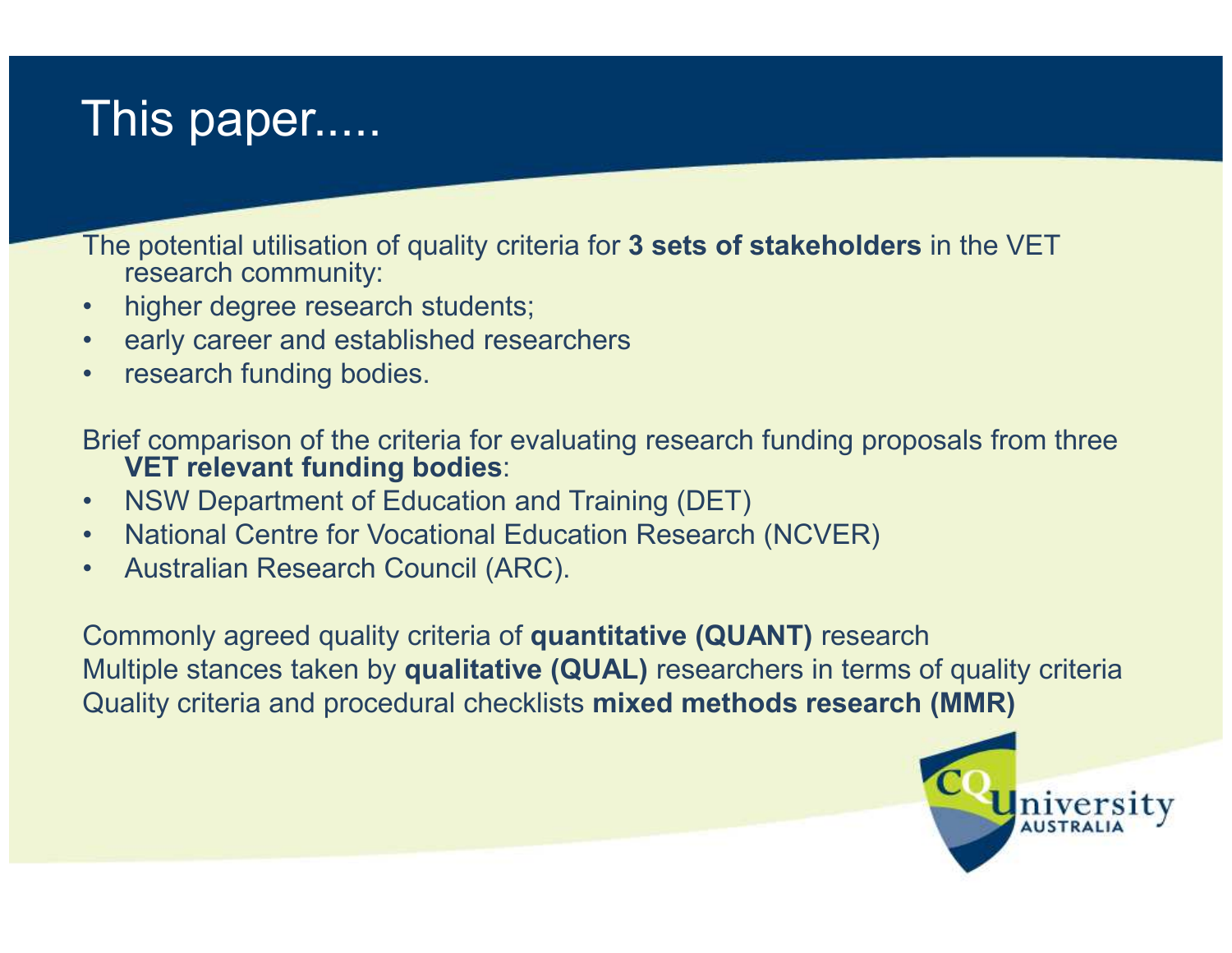### Use of Quality Frameworks: HDR Candidates

- $\bullet$ Guidelines and standards for the design, conduct and reporting of research (process)
- $\bullet$ Guidelines for critiquing research (process) & literature (*product*)
- •Tool for reflexivity-critical self reflection
- $\bullet$ Guidance planning & production of research<br>
products (conference papers: articles: products (conference papers; articles; dissertations; reports)

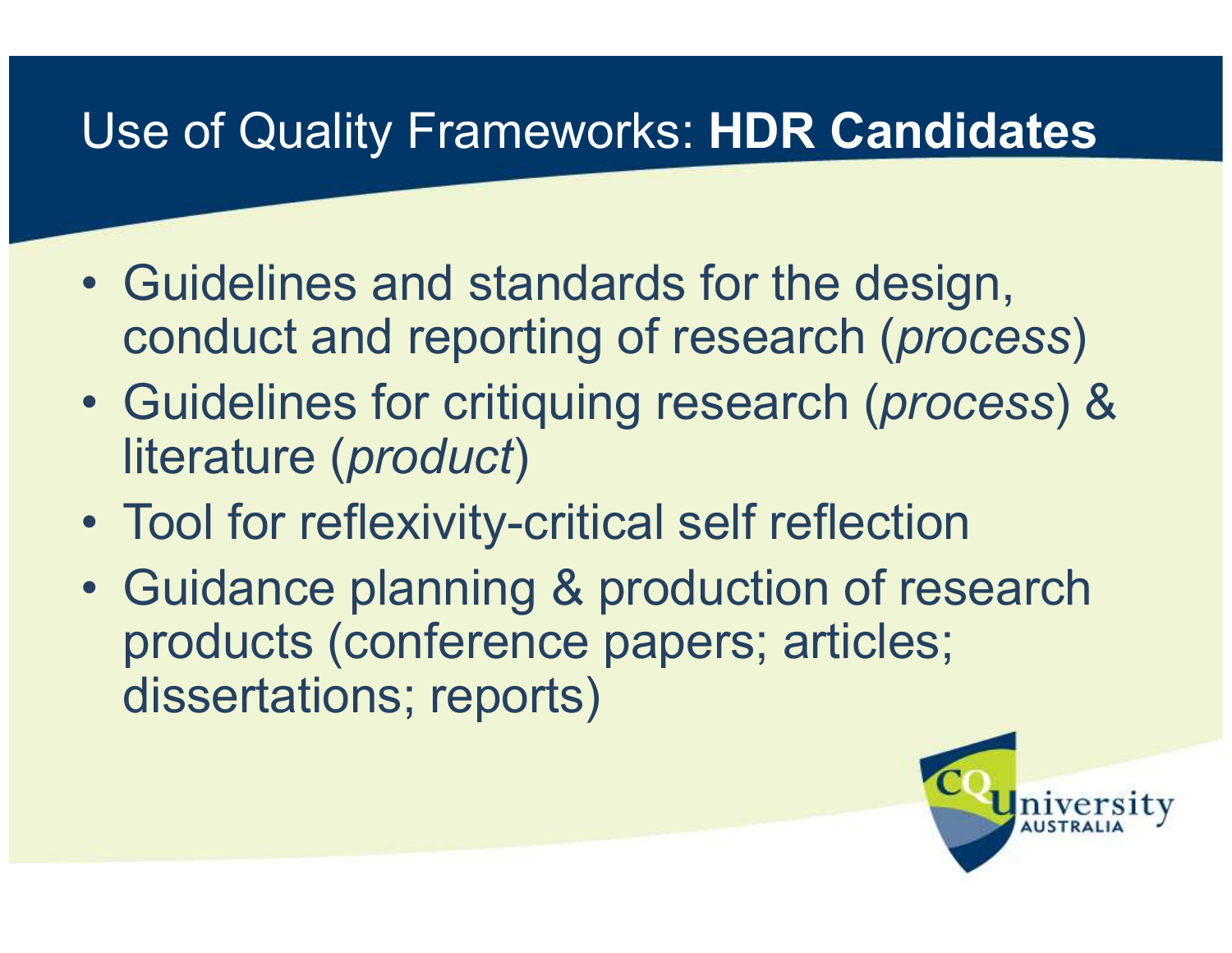### Use of Quality Frameworks: ECR & established researchers

- Pedagogic tool for teaching research<br>mothodology methodology
- Assist in roles such as: reviewing conference papers, journal articles and research reports
- Guide to thesis examination
- Self reflective tool for own research and research<br>reporting reporting
- Assist in writing & judging research grant applications

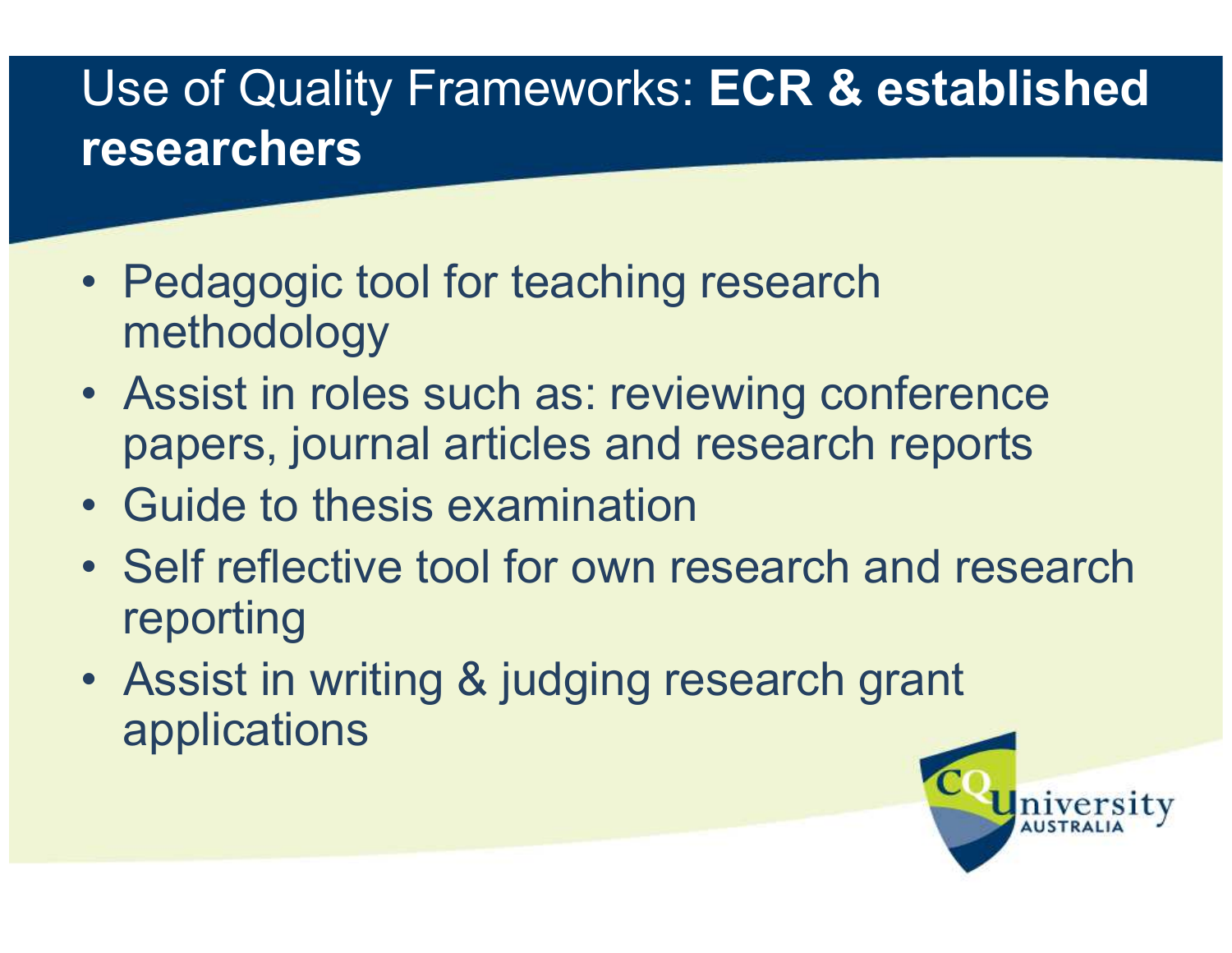# Use of Quality Frameworks: Research funding bodies

- $\bullet$ Writing research funding grant descriptions/selection criteria/call for tenders
- •Assessments of research proposals and funding applications
- Evaluate research reports and publications
- $\bullet$  Judge the use/practical value/ relevance of research

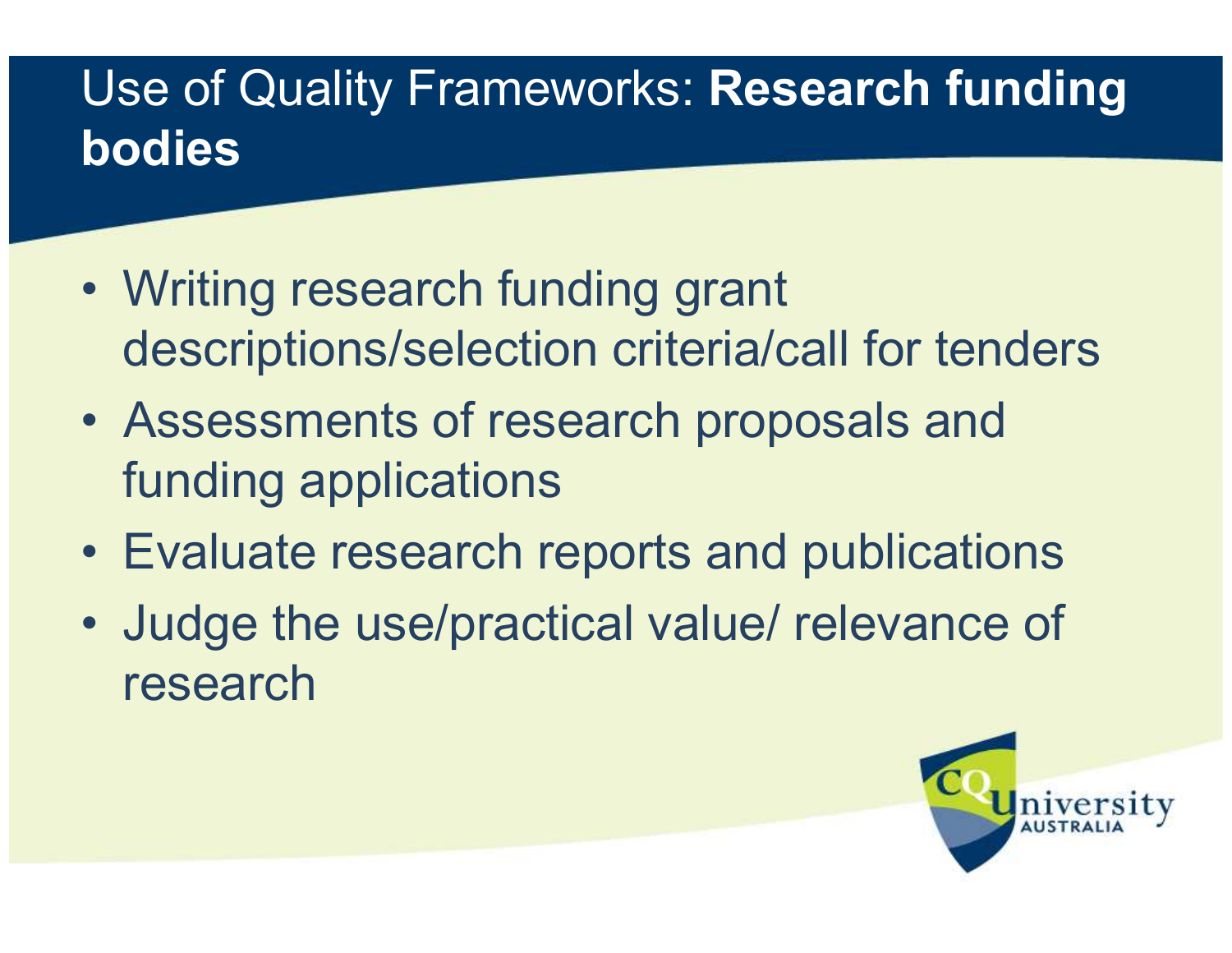## Criteria for evaluating research funding proposals

## 3 VET relevant funding bodies:

- $\bullet$  NSW Department of Education and Training (DET)
- $\bullet$ • National Centre for Vocational Education Research (NCVER)
- $\bullet$ Australian Research Council (ARC).

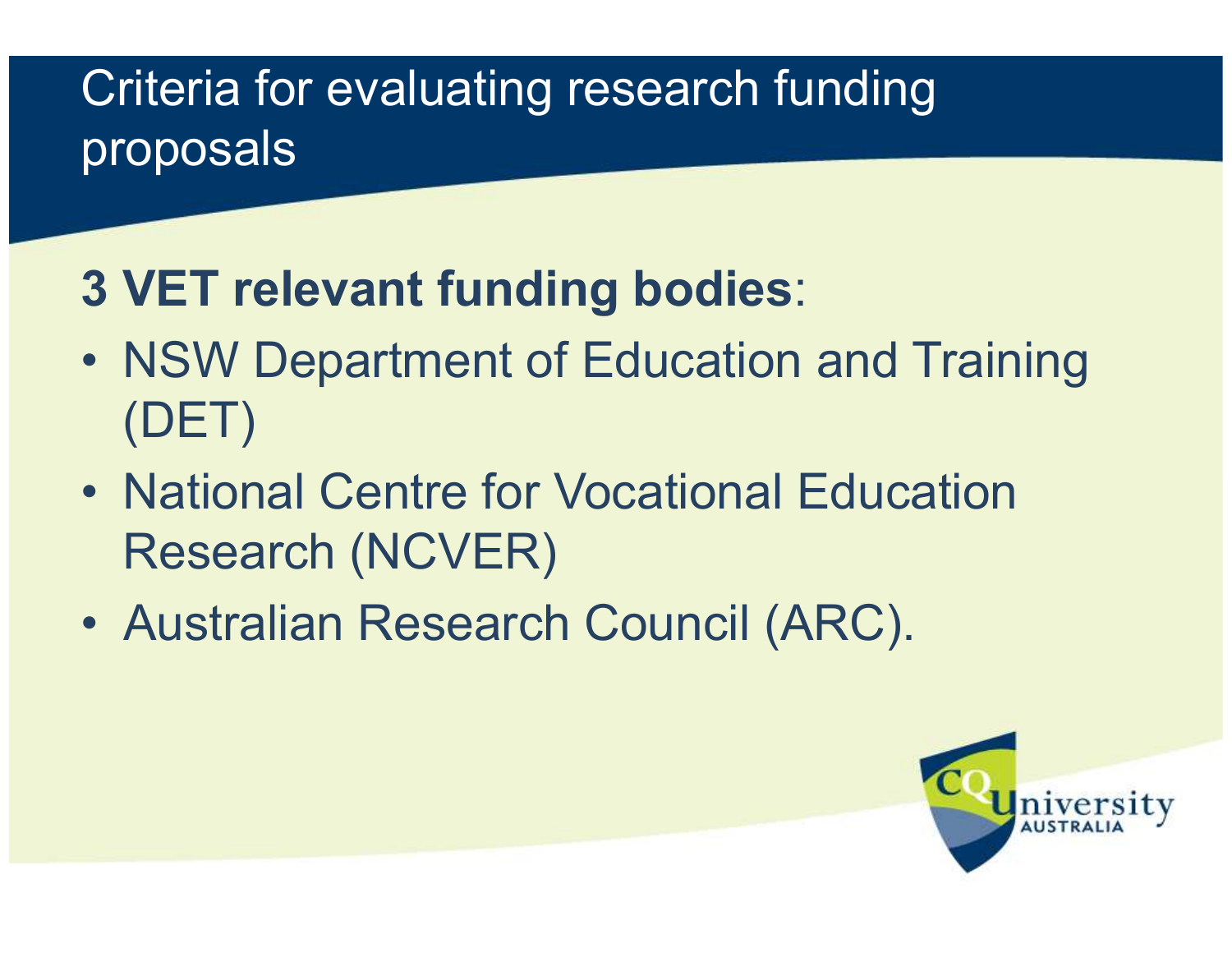#### NSW DET

Criteria for Quality Research, in which the department gives equal value to both quantitative and qualitative methods and has listed criteria for judging the quality of researchunder two main areas:

- Methodological and theoretical robustness
- 12 main dot points
- Value and impact
- 3 main dot points

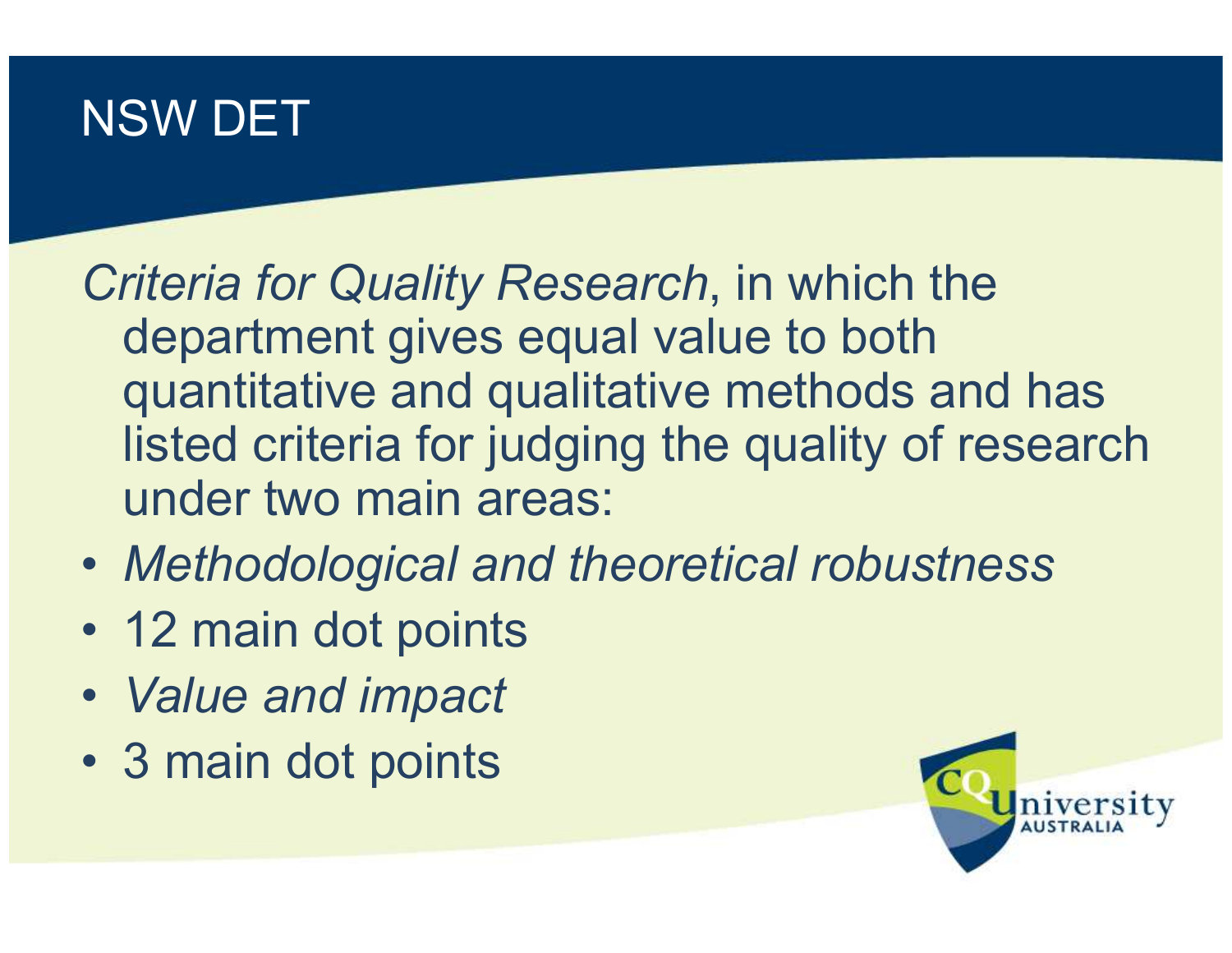### NVETRE

#### Table 1: NVETRE Funding Criteria

| <b>Essential Criteria</b>              | <b>Desirable Criteria</b>               |
|----------------------------------------|-----------------------------------------|
| 1. Proposed research program           | 1. Research team composition and skills |
| 2. Research questions, methodology and | 2. Value adding and dissemination       |
| timeframe                              | 3. Data analysis skills for research    |
| 3. Research experience, expertise $\&$ | programs proposing a<br>large           |
| related research                       | quantitative component                  |
| 4. Project quality assurance and risk  |                                         |
| management                             |                                         |
| 5. Value for money                     |                                         |



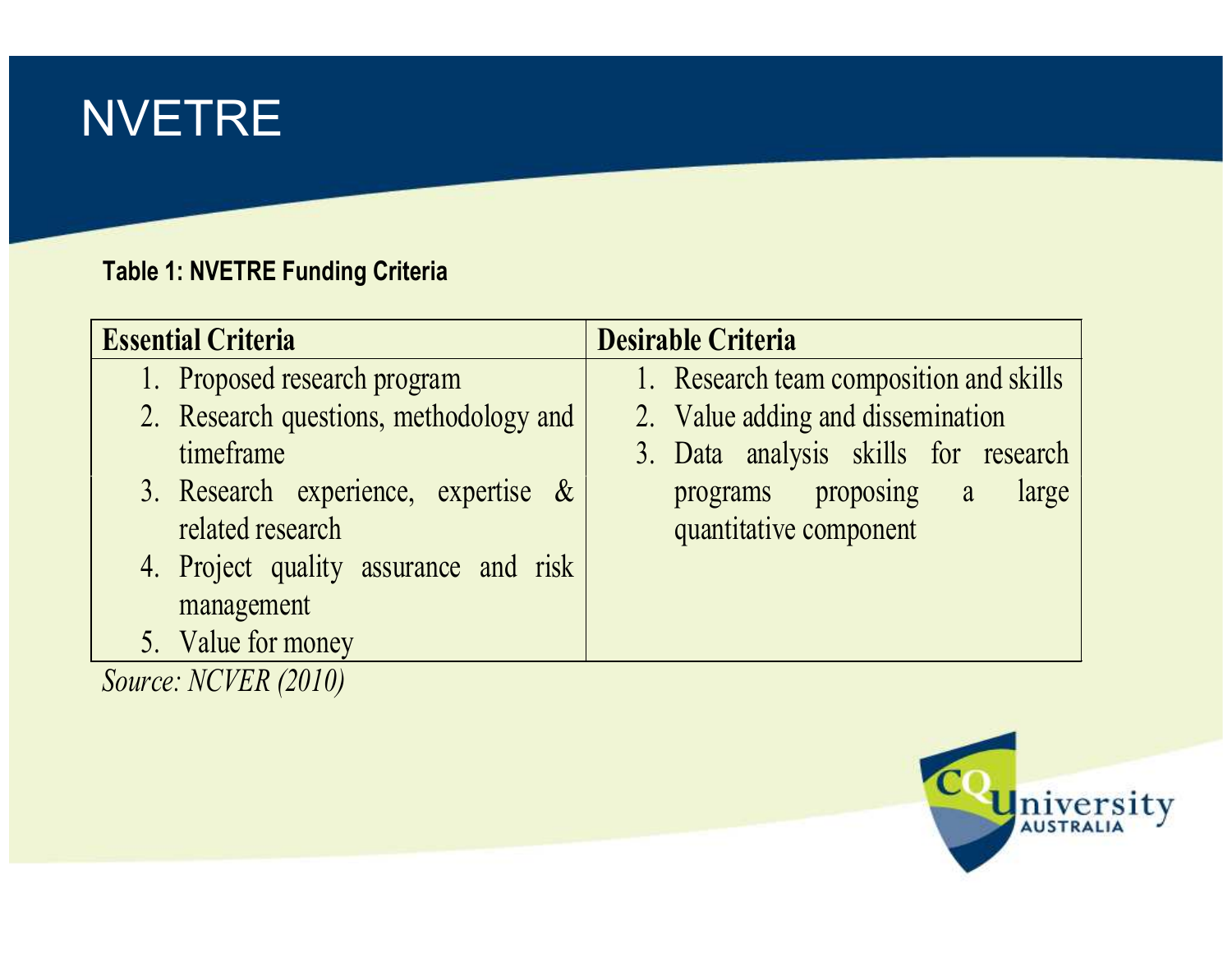#### ARC

#### Table 2: Selection Criteria for ARC Linkage Project proposals commencing in 2011

| <b>Description</b>                                                                                                                                                                                                                                                                                                                                                     | <b>Weighting</b> |
|------------------------------------------------------------------------------------------------------------------------------------------------------------------------------------------------------------------------------------------------------------------------------------------------------------------------------------------------------------------------|------------------|
| a. Research opportunity and performance evidence.                                                                                                                                                                                                                                                                                                                      | 20%              |
| b. Capacity to undertake and manage the proposed<br>research.                                                                                                                                                                                                                                                                                                          |                  |
| a. Significance and innovation<br>(25%)                                                                                                                                                                                                                                                                                                                                | 55%              |
| <b>b. Approach and Training</b><br>$(20\%)$                                                                                                                                                                                                                                                                                                                            |                  |
| c. National Benefit<br>$(10\%)$                                                                                                                                                                                                                                                                                                                                        |                  |
| a. Is there evidence that each of the Partner<br>Organisation(s) is genuinely committed to, and<br>prepared to collaborate in, the research project?<br>b. Will the proposed research encourage and develop<br>strategic research alliances between the higher<br>education organisation(s) and other organisation(s)?<br>c. Value for money and budget justification. | 25%              |
|                                                                                                                                                                                                                                                                                                                                                                        |                  |



Source: ARC (2010)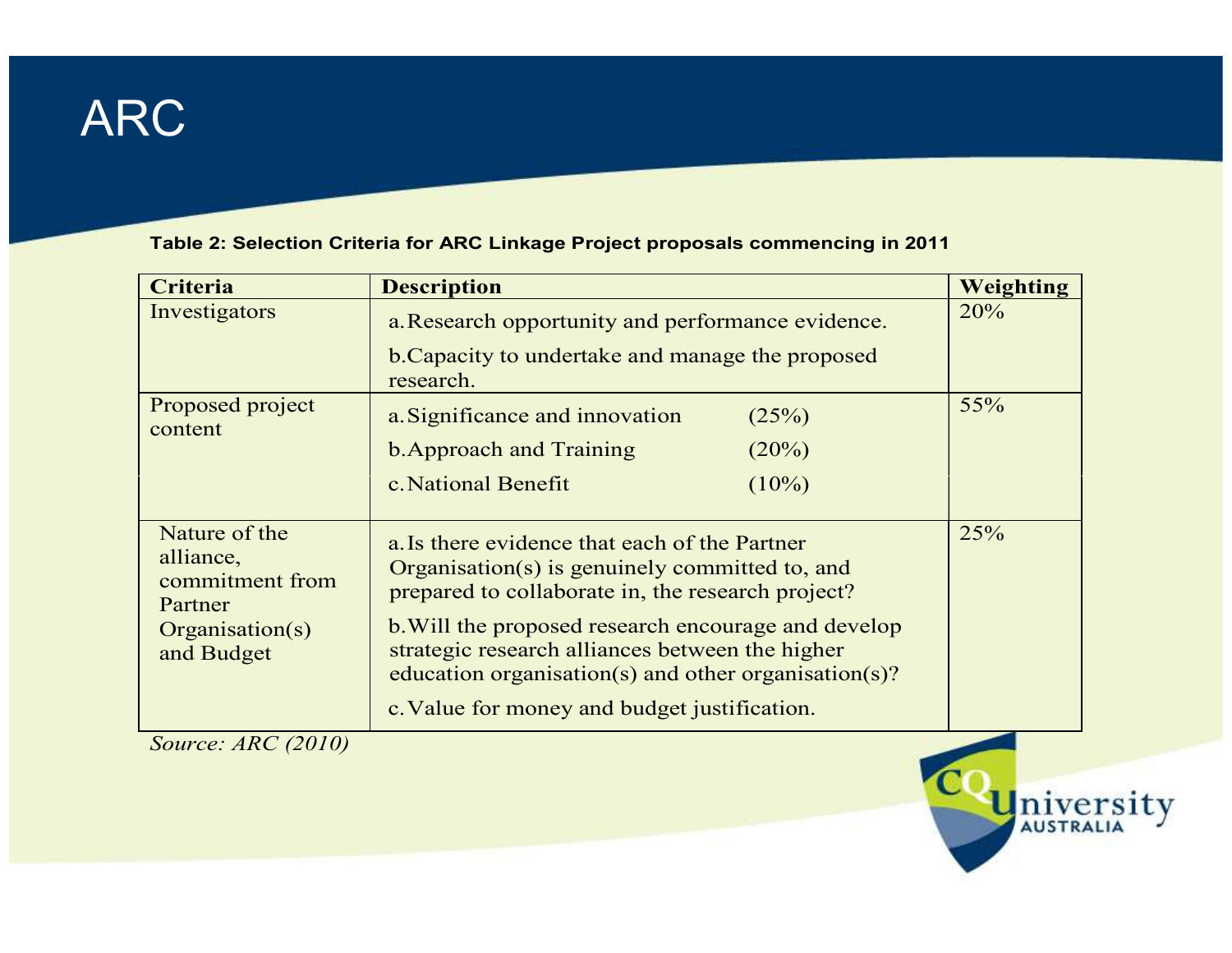### HISTORICAL DEVELOPMENT OF QUALITY CRITERIA

#### QUANT

- Validity
- Reliability
- Replicability
- Generalisability

#### QUAL

- 3 stances:
- 1. Use QUANT criteria
- 2. Use QUAL criteria
- 3. Can't use pre determined criteria for QUAL research

#### MMR

- Beyond **Triangulation**
- Sale & Brazil (2004)
- GRAMMS (2008)

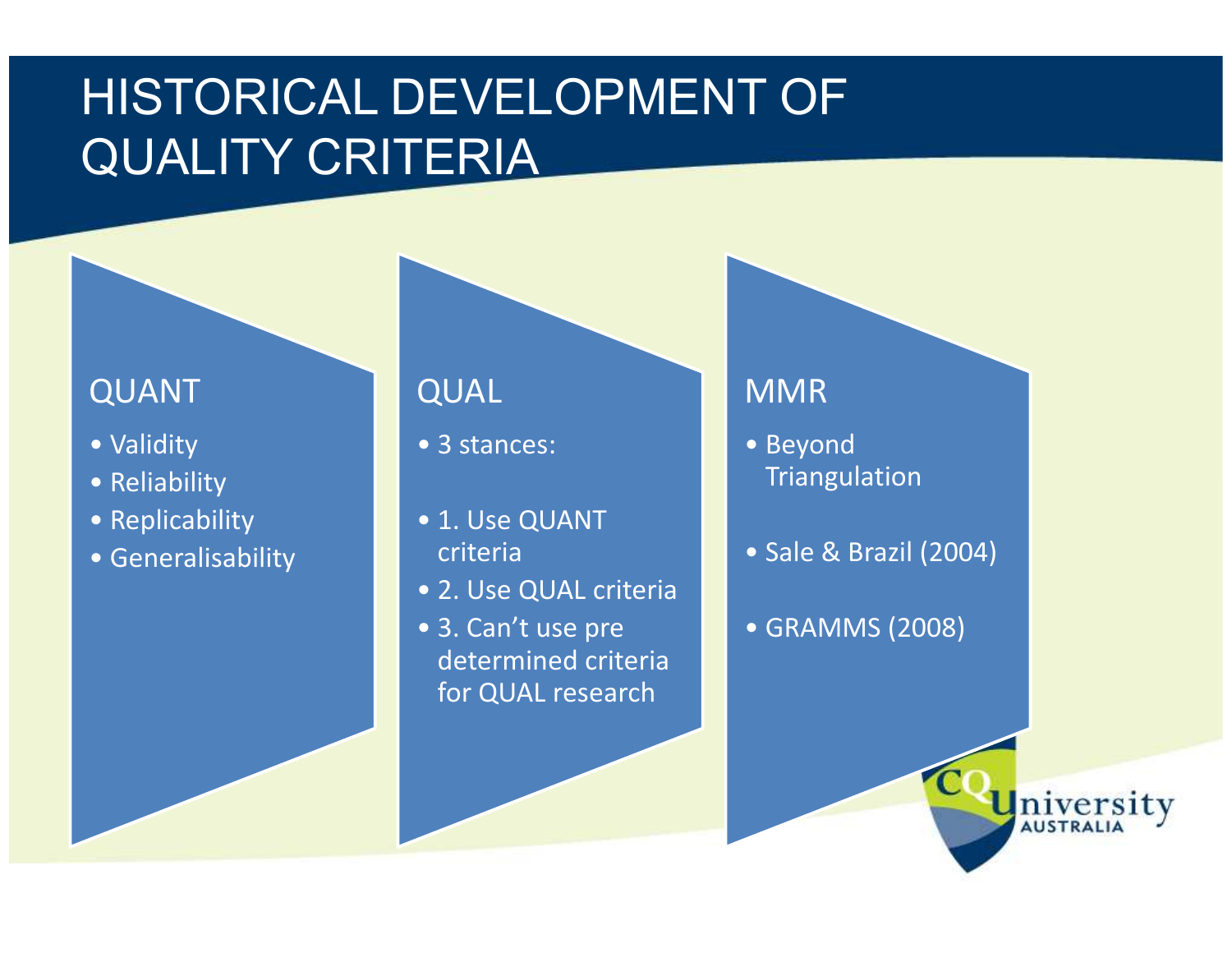#### Quality criteria in quantitative research

Majority of the discussion on quality frameworks in quantitative research is implicit, rather than explicit and is often referred to in the products of research as part of the stages of the research process (e.g, sampling and measures). Most research methods textbooks will refer to the concepts of validity and reliability which are rooted in the positivist and quantitative traditions

of "scientific method

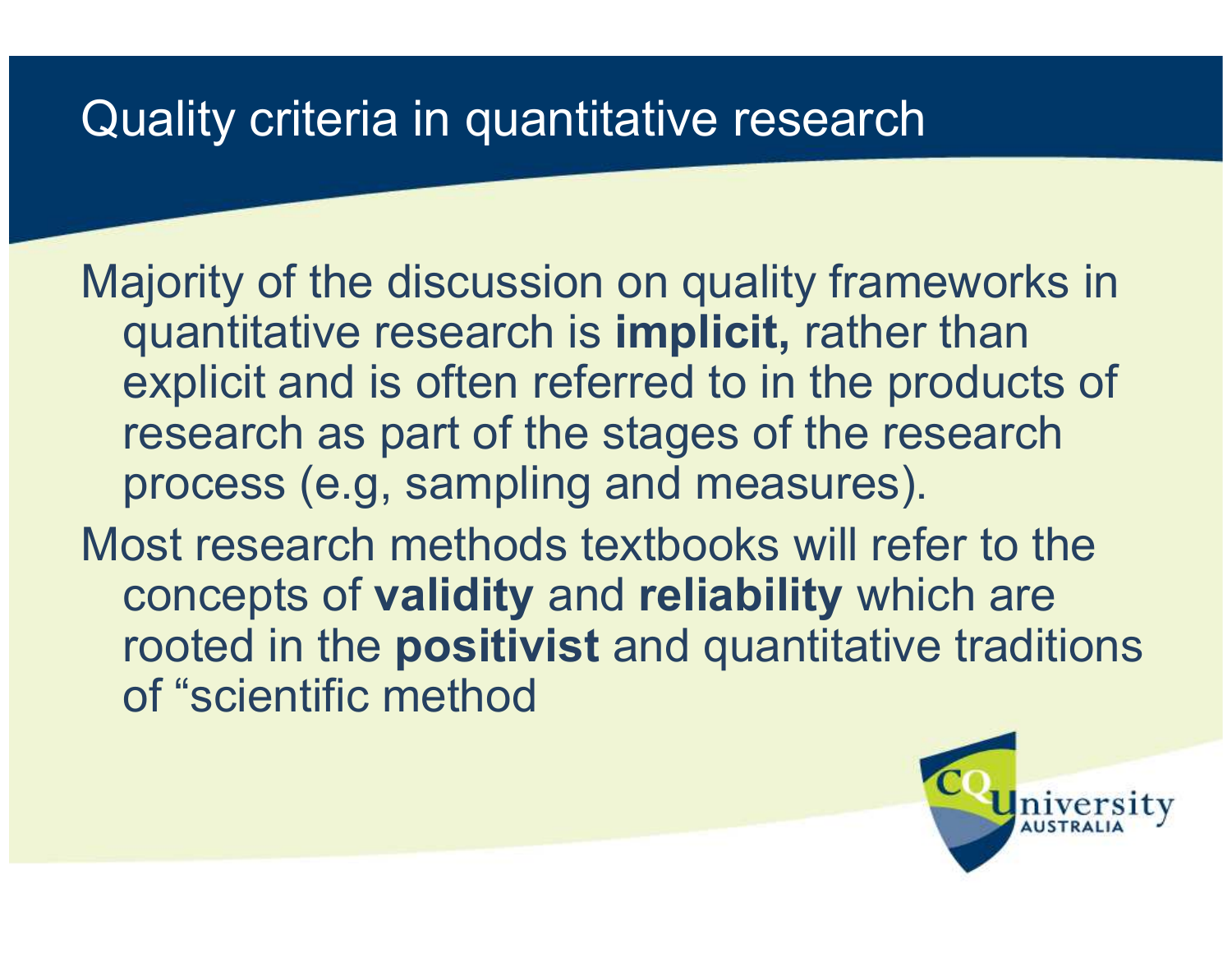### Commonly agreed quality criteria in quantitative research

#### Table 3: Quality criteria for judging quantitative research

| Criteria         | <b>Description</b>                                                       |
|------------------|--------------------------------------------------------------------------|
| Validity         | The degree to which a research tool measures what it is supposed to      |
|                  | measure                                                                  |
| Reliability      | The degree of consistency with which a research tool measures what it is |
|                  | supposed to measure                                                      |
| Replicability    | The same interpretation will be drawn if the study is repeated by        |
|                  | different researchers with different respondents following the same      |
|                  | methods                                                                  |
| Generalisability | The degree to which we can infer the findings from the research sample   |
|                  | to the population                                                        |

Source: Andrews and Halcomb (2009)

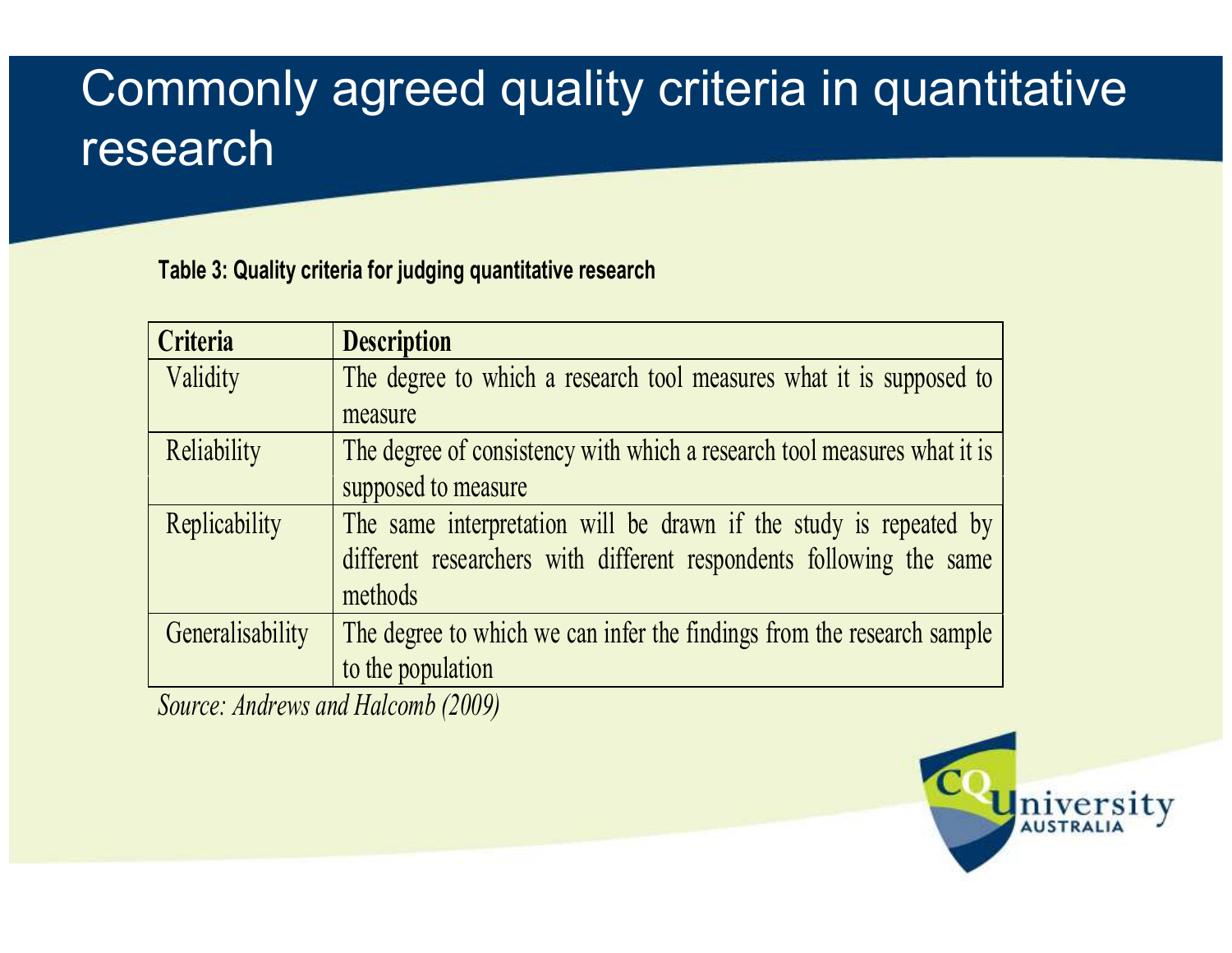#### Quality criteria in qualitative research

" ...the rise of qualitative research over the last 25-30 years represents one of the reasons for the growing interest in research quality criteria because it is widely assumed that whereas quality criteria for quantitative research are well known and widely agreed, that is not the case for qualitative research"

(Bryman, Becker and Sempik 2008, p. 262).

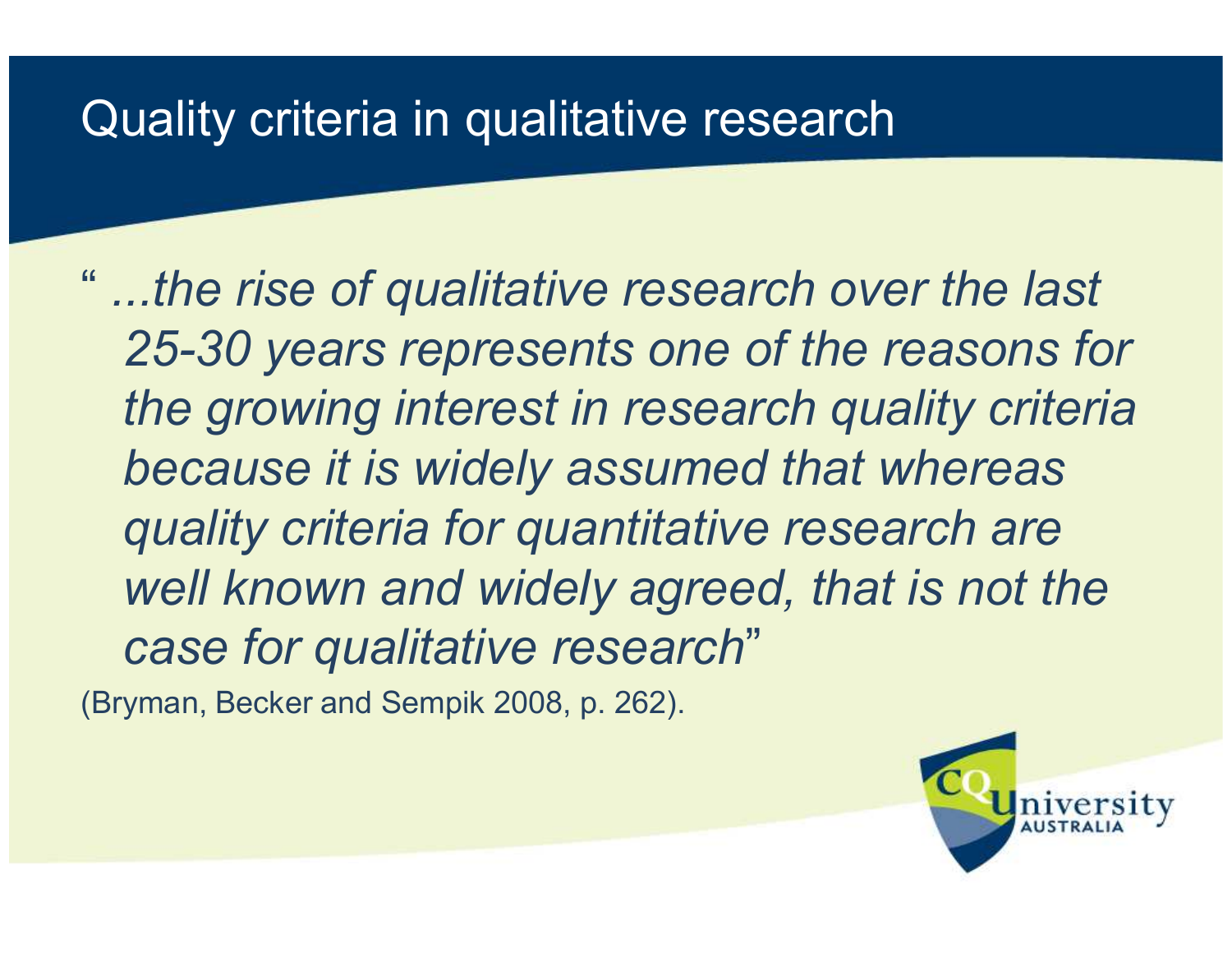# 3 broad stances for judging qualitative research:

- $\bullet$ QUAL research should be judged according to<br>the same eritoria as quantitative research the same criteria as quantitative research (reliability & validity)
- $\bullet$  QUAL research should be judged using its **OWN Criteria** (Lincoln and Guba 1985)
- $\bullet$ Appropriateness of any predetermined criteria<br>for iudaina qualitative research is questioned for judging qualitative research is questioned (Rolfe, 2006; Sandelowski & Barroso, 2002).

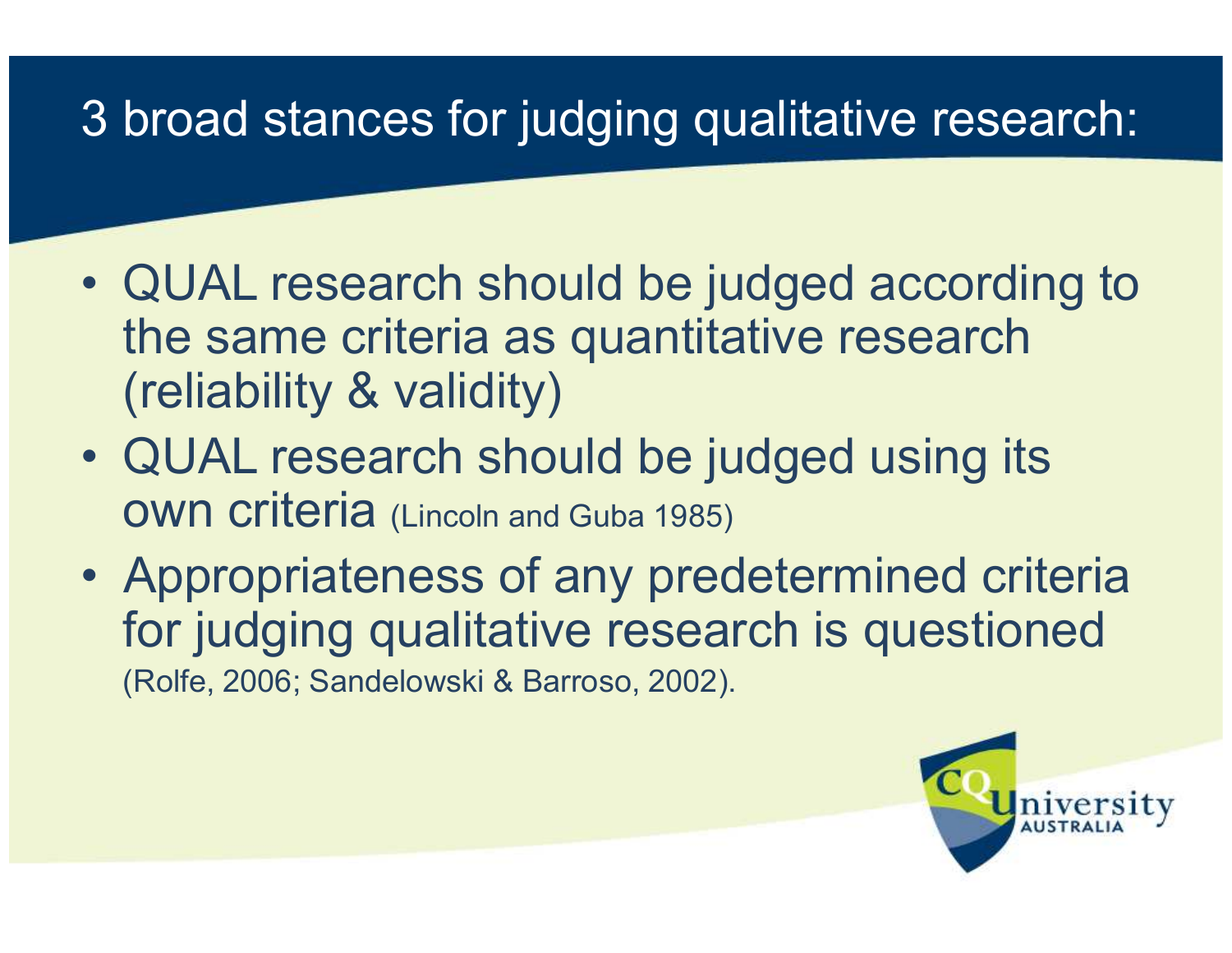#### First stance Johnson (1997)

In qualitative research 3 types of validity can be discussed:

- 1. Descriptive validity-factual accuracy of the account as reported by the qualitative researcher
- 2. Interpretive validity the degree that the participants' viewpoints, thoughts, intentions, and experiences are accurately understood and reported by the qualitative researcher

3. Theoretical validity: the degree that a theory or theoretical explanation developed from a research study fits the data and is, therefore, credible anddefensible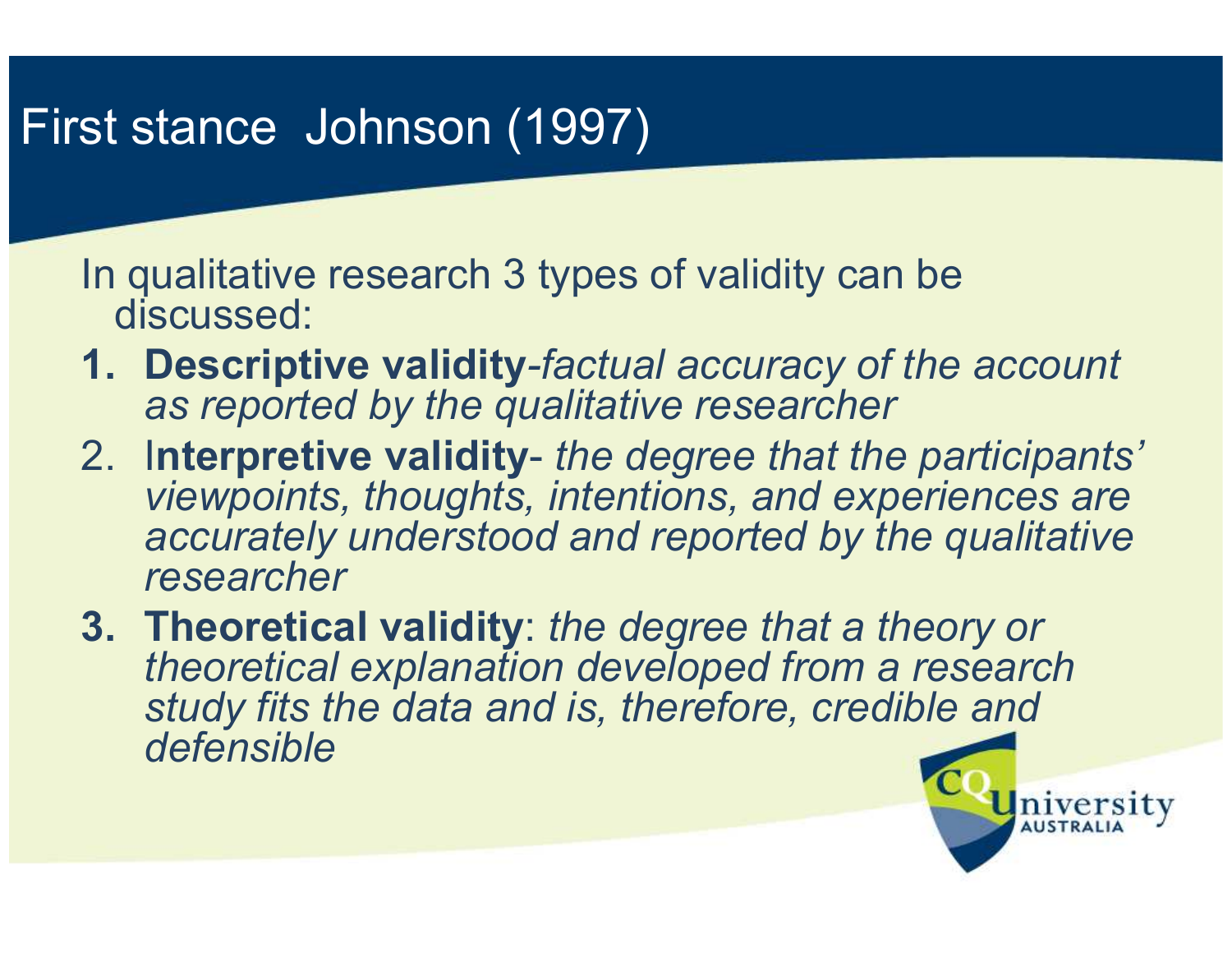### Arguments against applying traditional QUANT criteria to QUAL research

Scientific discipline or rigor is valued because it is associated with the worth of research outcomes and studies are critiqued as a means of judging rigor. Qualitative research methods have been criticized for lack of rigor. However, these criticisms have occurred because of attempts to judge the rigor of qualitative studies using rules developed to judge quantitative studies. Rigor needs to be defined differently for qualitative research since the desired outcome is different (Burns & Grove, 2005, p. 55)

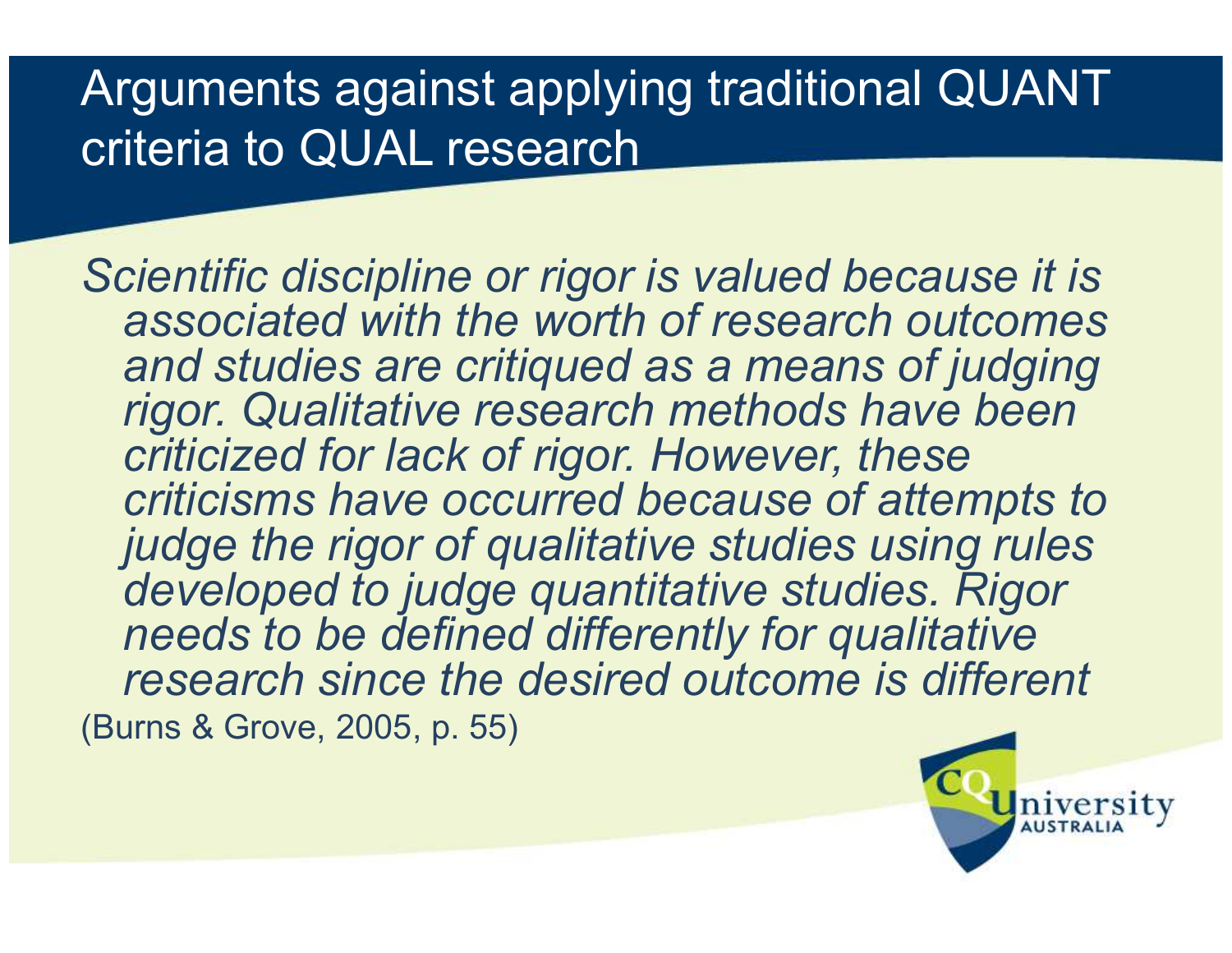### Second stance: Common criteria for QUAL

Definition of trustworthiness "the degree of confidence that the researcher has that their qualitative data and findings are credible, transferable and dependable" (Andrews and Halcomb 2009, p. xvii)

**Trustworthiness** was a term proposed by Lincoln and Guba (1985)<br>and is often referred to as a 'goodness of fit' criteria which parall. and is often referred to as a 'goodness of fit' criteria which parallels the term rigor in quantitative research.

A set of four criteria to determine the trustworthiness of QUAL research:

- $\bullet$ **Credibility**
- Transferability
- Dependability•
- Confirmability. •

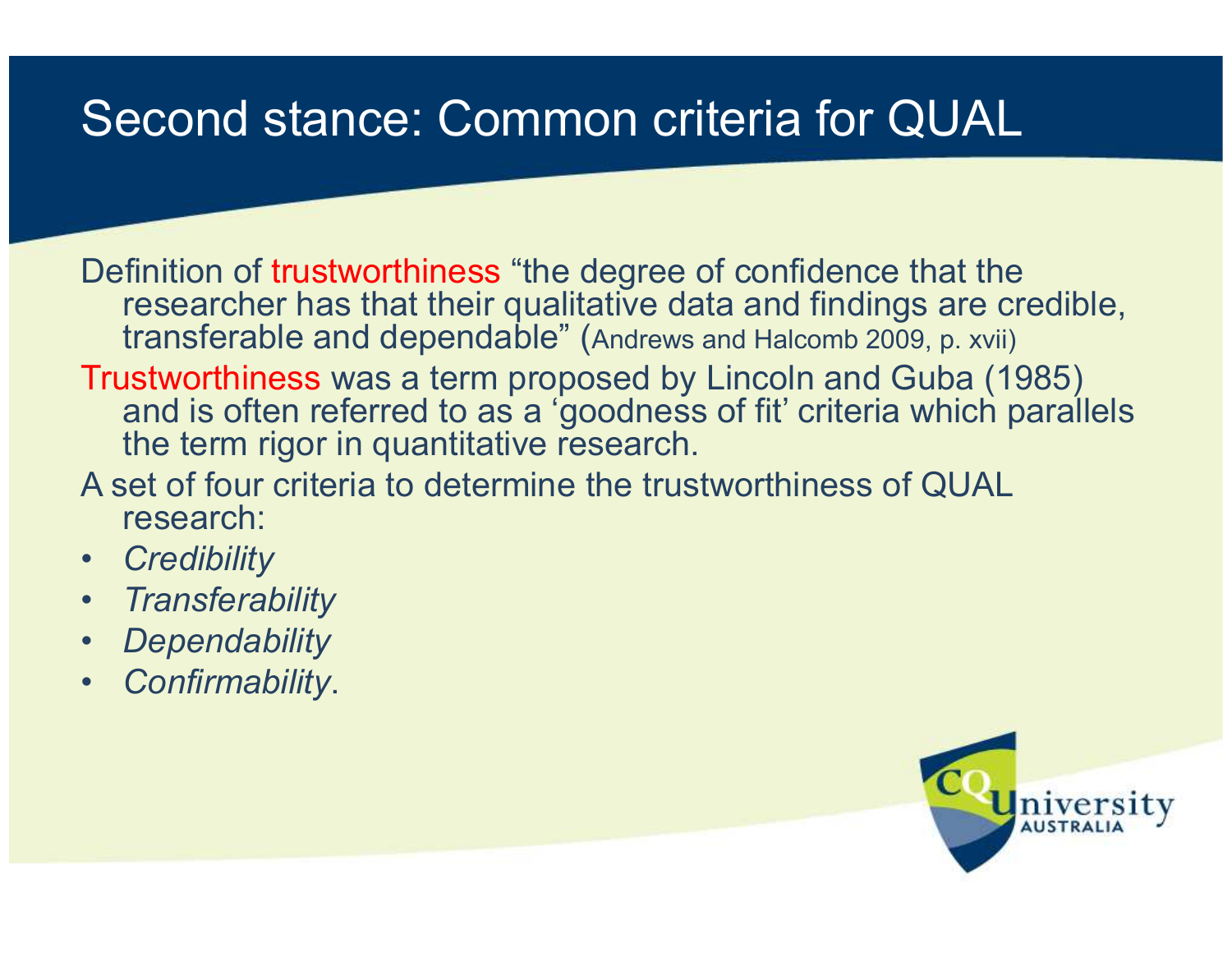#### 4 criteria of Trustworthiness

- •• Credibility (in preference to internal validity) is one of the most important foctors in octoblishing trust verthings and is obout determining how factors in establishing trustworthiness and is about determining how congruent the findings are with reality.
- Transferability (in preference to external validity/generalisability) requires  $\bullet$ the researcher to provide sufficient data and context to enable the audience to judge whether the findings can be applied to other situations and contexts.
- •• Dependability (in preference to reliability) refers to having sufficient<br>details and decumentation of the methods employed as that the stud details and documentation of the methods employed so that the study can be scrutinised and replicated.
- **Confirmability** (in preference to objectivity) refers to ensuring that the study's findings are the result of the experiences of the informants rather •study's findings are the result of the experiences of the informants rather than the preferences of the researcher(s) and can be achieved through an audit trail of the raw data, memos, notes, data reduction and analysis.

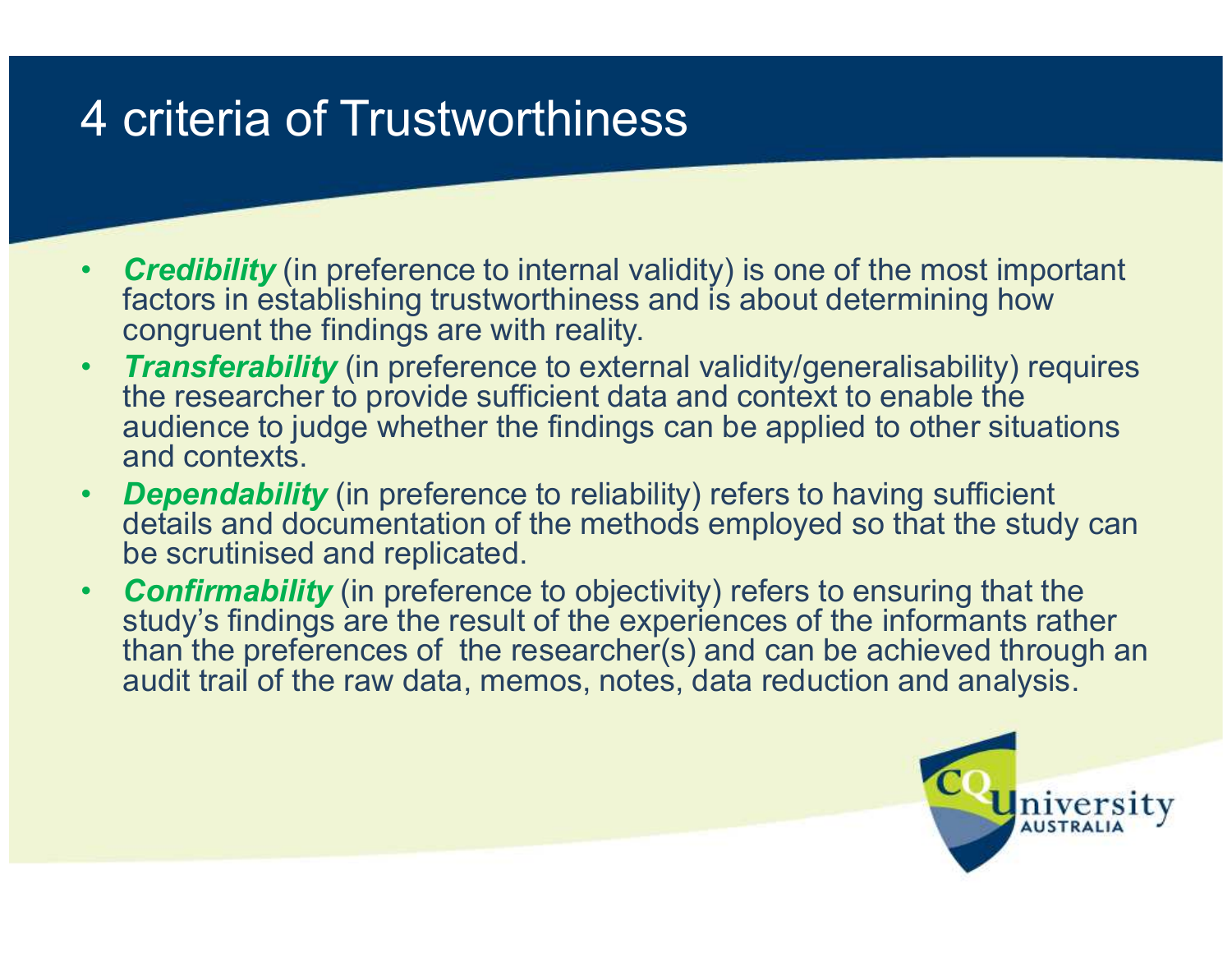#### 4 criteria of Trustworthiness

#### Table4: Quality Criteria for Qualitative Research

| <b>Credibility</b> | <b>Transferability</b>    | <b>Dependability</b> | <b>Confirmability</b> |
|--------------------|---------------------------|----------------------|-----------------------|
| Prolonged          | <b>Identical elements</b> | Multiple data        | Use triangulation     |
| engagement of site |                           | collection methods-  |                       |
|                    | Theoretical/              | triangulation        | Practice reflexivity  |
| Persistent         | purposive sampling        |                      |                       |
| observation        |                           |                      | Confirmability audit  |
|                    | Thick description         |                      | through member        |
| Peer briefing      |                           |                      | checking              |
| Triangulation      |                           |                      |                       |
|                    |                           |                      |                       |
| Member checks      |                           |                      |                       |

Source: Guba and Lincoln (1985)

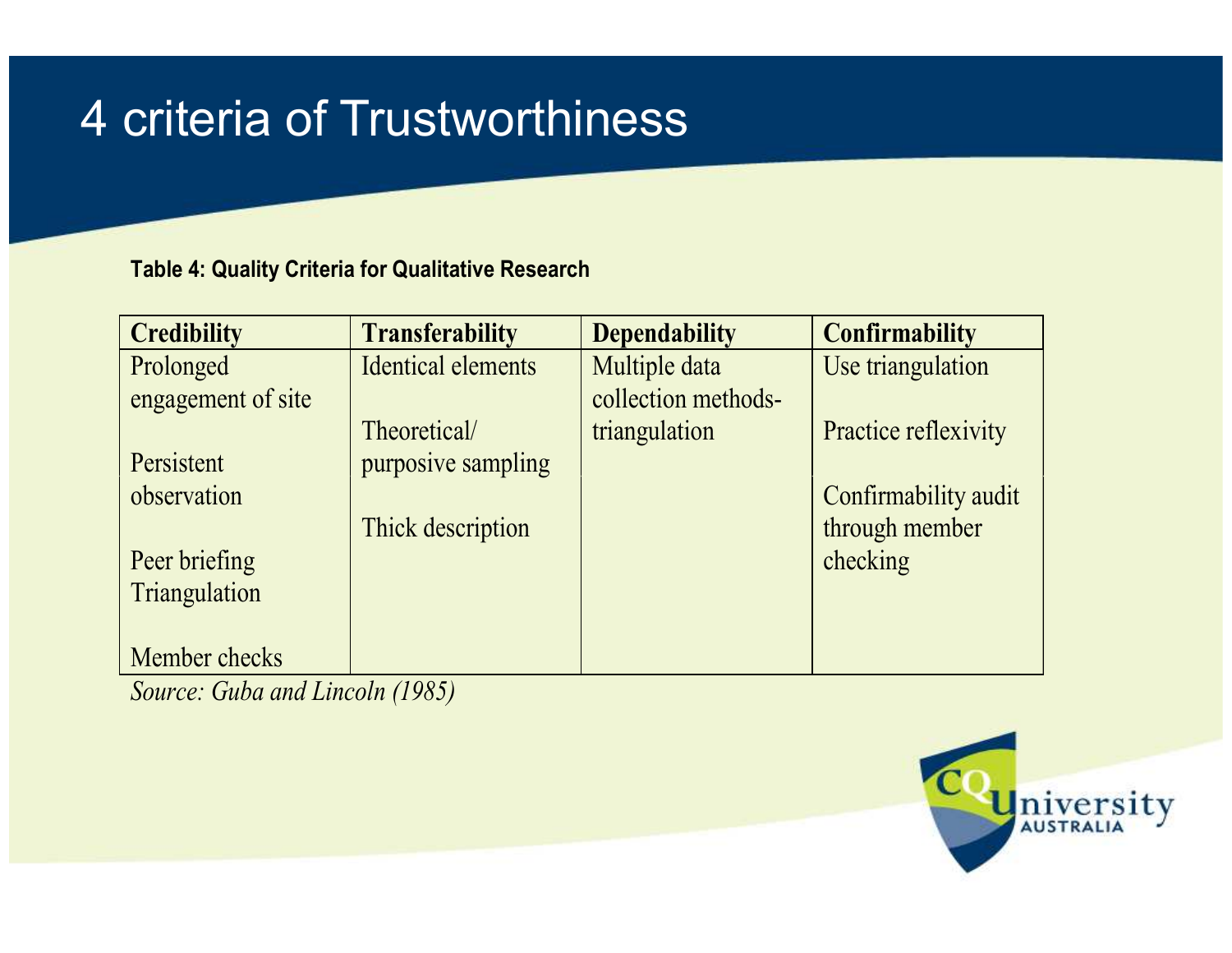#### Some QUAL research developed own criteria

Grounded theoryCharmaz (2006) proposes four quality criteria for judging grounded theory:

- credibility
- originality
- resonance
- $\bullet$ usefulness

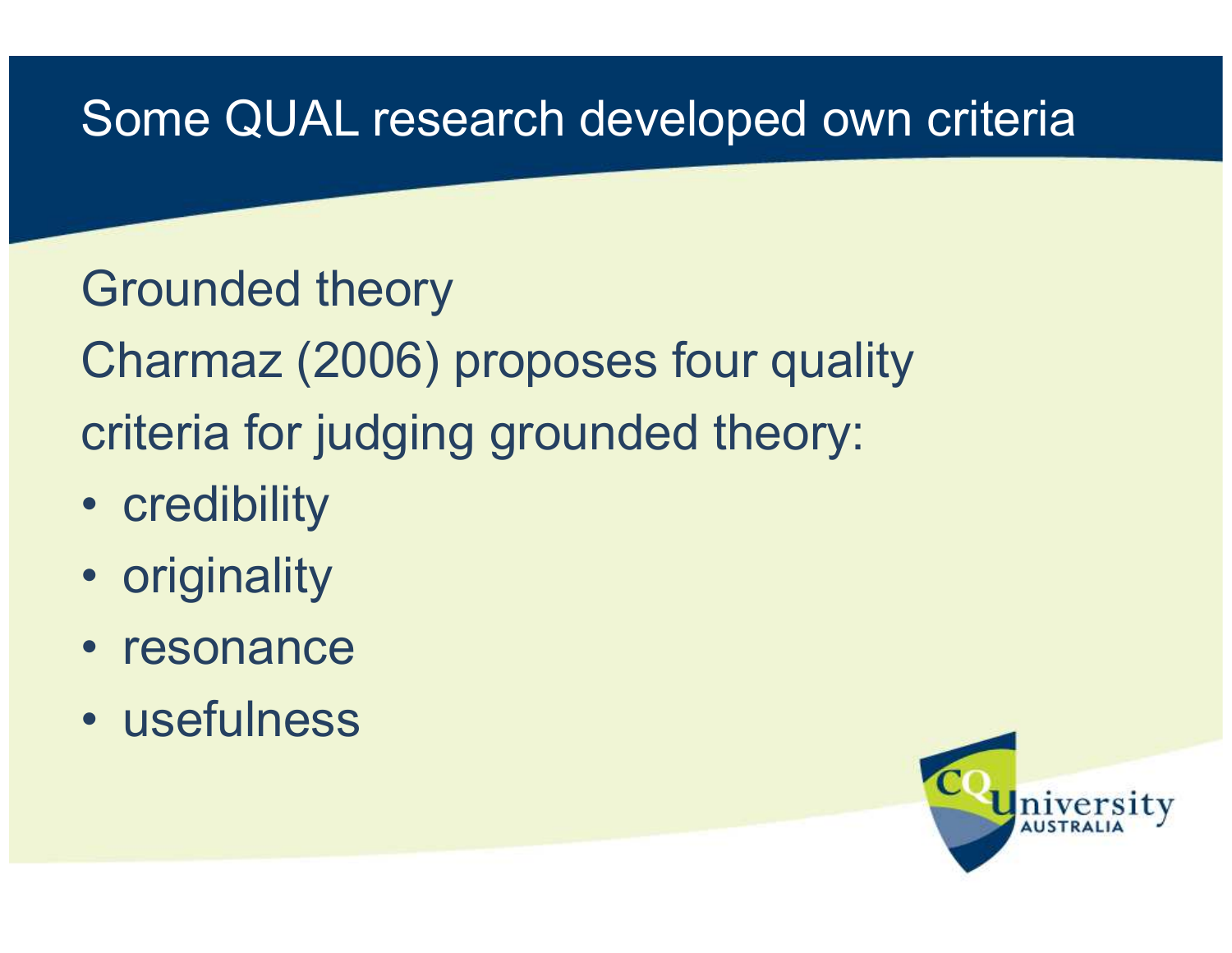#### Third stance

Sandelowski and Barroso (2002) and Rolfe (2006) question the appropriateness of any predetermined criteria for judging qualitative research as there is no unified qualitative research paradigm.

"We need to either acknowledge that the commonly perceived quantitative-qualitative dichotomy is in fact a continuum which requires a continuum of quality criteria, or to recognize that each study is individual and unique, and that the task of producing frameworks and predetermined criteria for assessing the quality of research studies is futile' (Rolfe, 2006, p. 304).

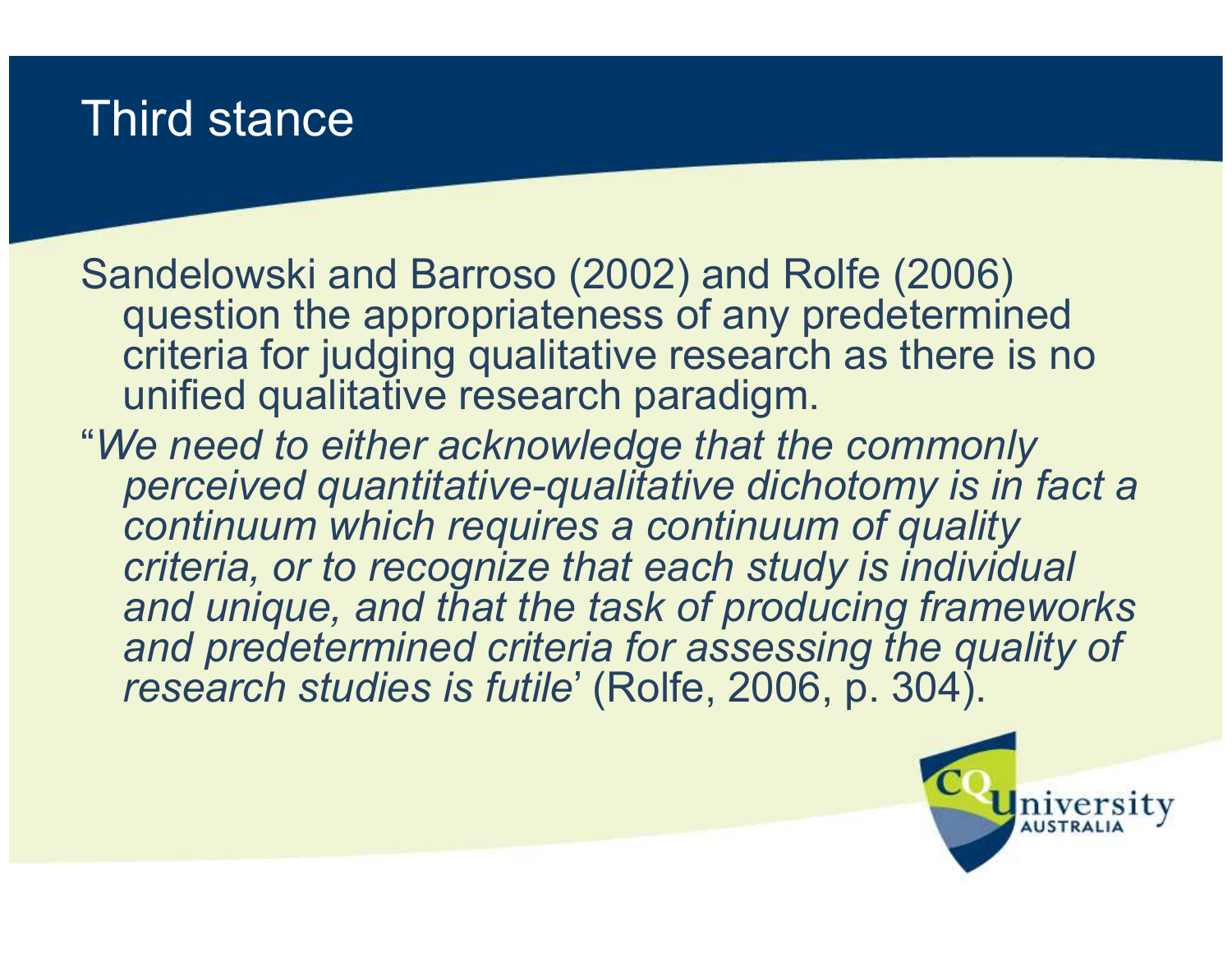#### Mixed methods research (MMR)

Teddlie and Tashakkori (2010, p. 5) define mixed methods research (MMR) as:

• The broad inquiry logic that guides the selection of specific methods and that is informed by conceptualpositions common to mixed methods practitioners (e.g., the rejection of "either-or" choices at all levels of the research process). For us, this definition of methodology distinguishes the MMR approach to conducting research from that practiced in either the QUAN or QUAL approach.

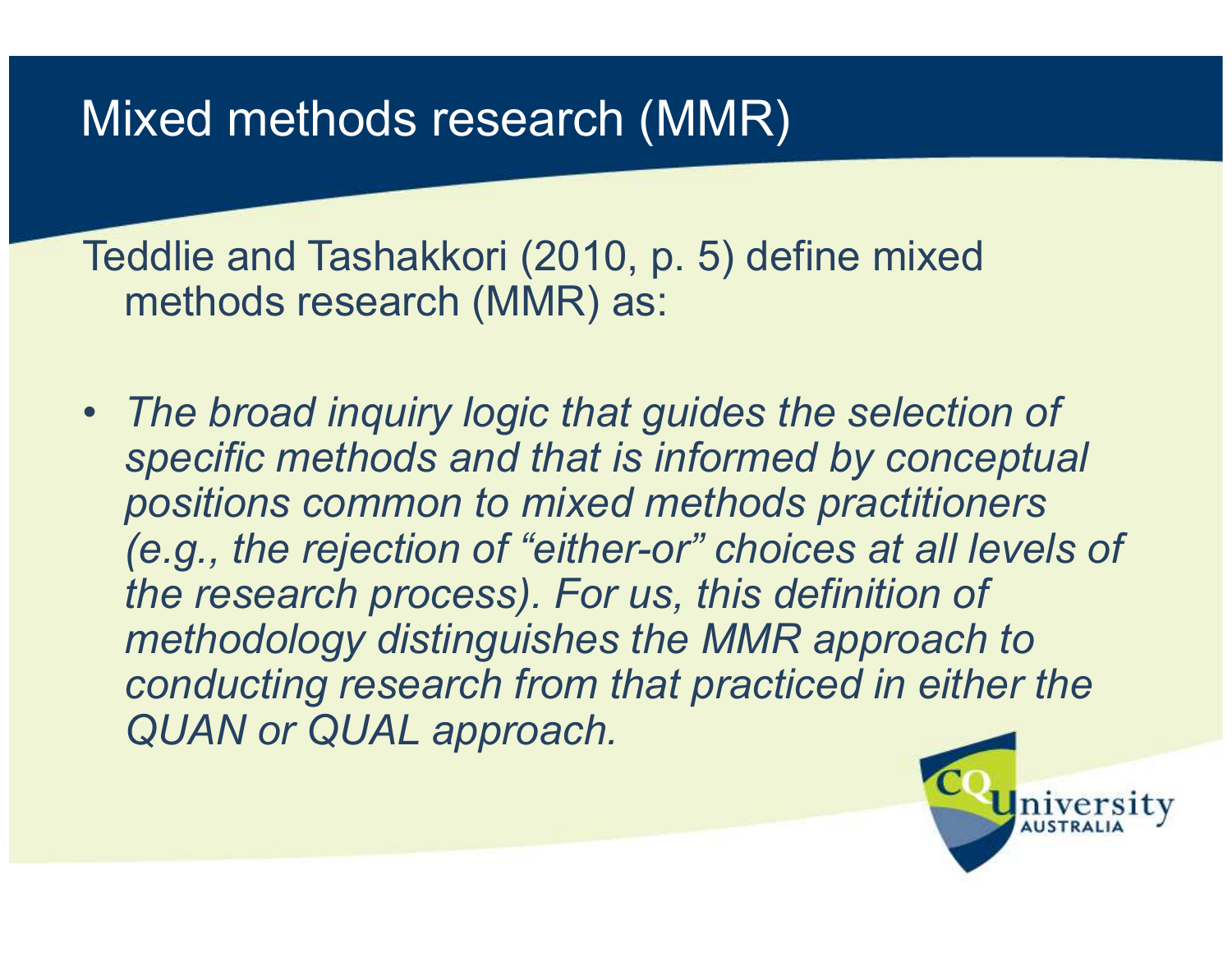#### Creswell and Plano Clark (2007) time periods in the evolution of MMR

Formative period (1950s - 1980s)

Paradigm debate period (1970s late 1990s)

> Procedural development period (late 1980s – 2000)

> > Advocacy as a separate design period (2000+).

iversity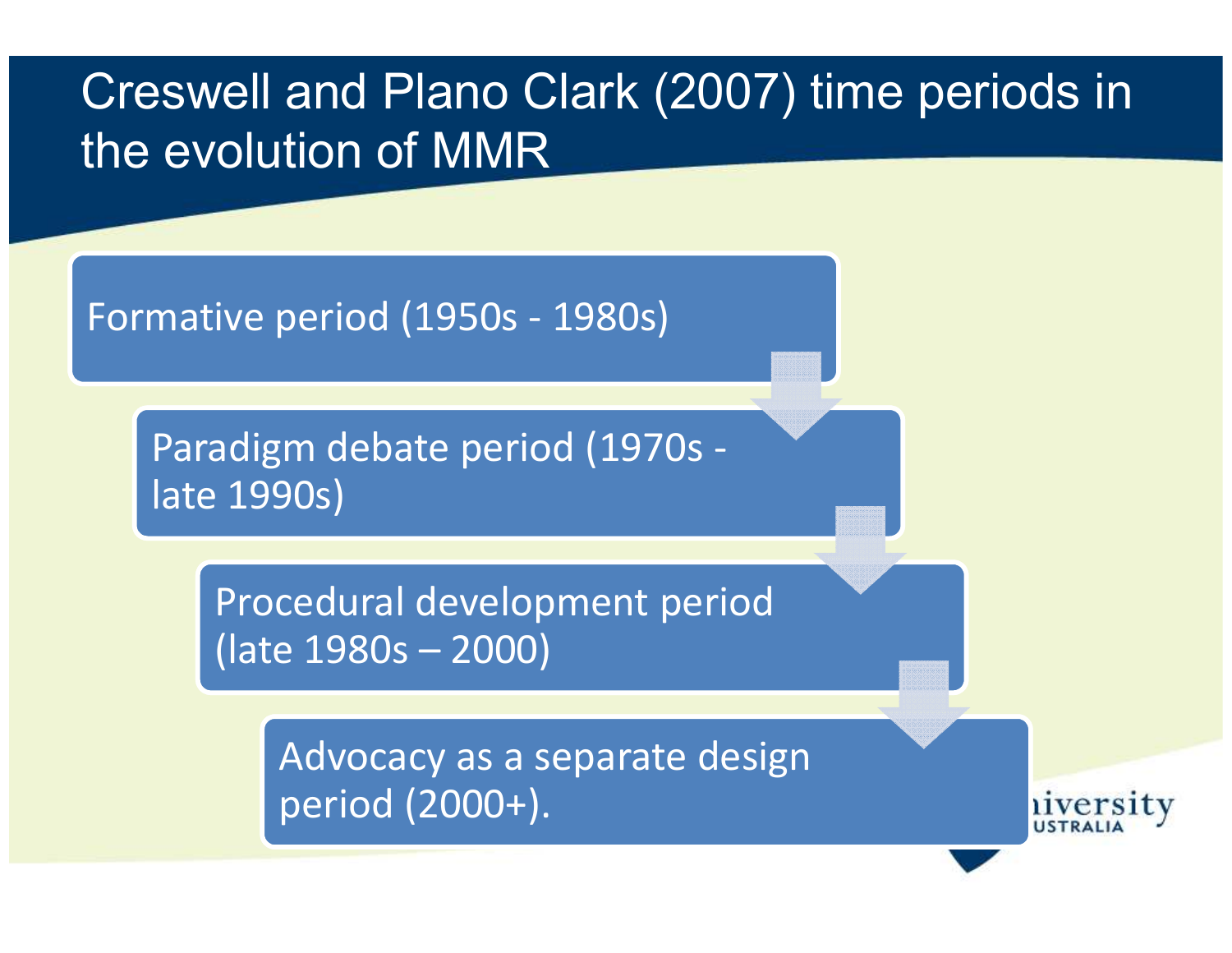#### Evolution of MMR CRITERIA

#### **Triangulation**

- Use of triangulation in QUAL to meet quality criteria
- Critiques: linear and one dimensional

#### Sale & Brazil (2004)

- Truth Value
- Applicability
- Consistency
- Neutrality

O'Cathain, Murphy & Nicholl (2008)

- GRAMMS
- 6 items

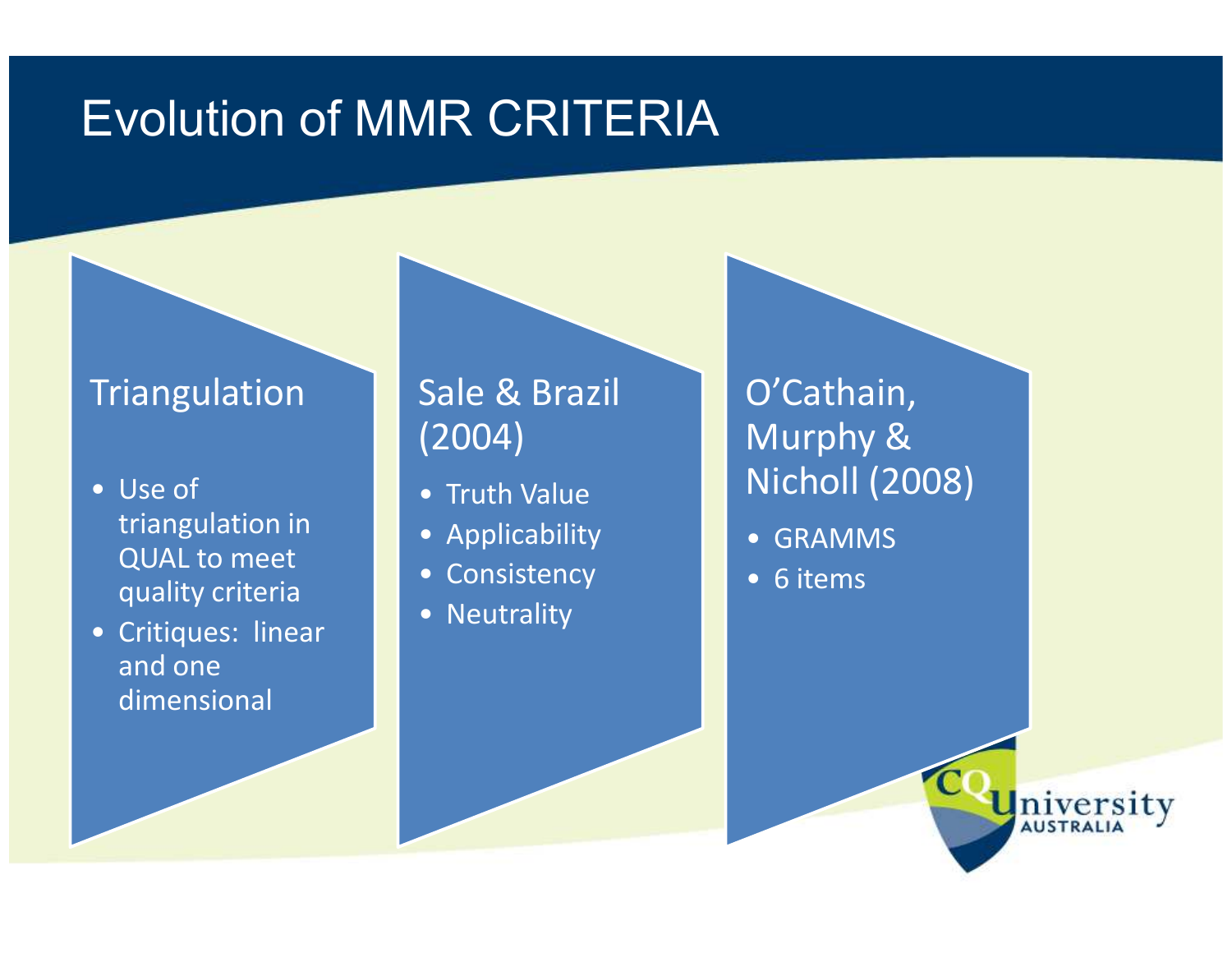### MMR- Sale and Brazil (2004)

- Truth value<br>• (OUAL Cres
- (QUAL-Credibility vs. QUANT-Internal validity)
- Applicability<br>• (OLIAL Trep:
- (QUAL-Transferability vs. QUANT-External validity)
- Consistency<br>• CollAL Dens
- (QUAL-Dependability vs. QUANT-Reliability)
- Neutrality<br>• (OLIAL Ca
- (QUAL-Confirmability vs. QUANT-Objectivity)

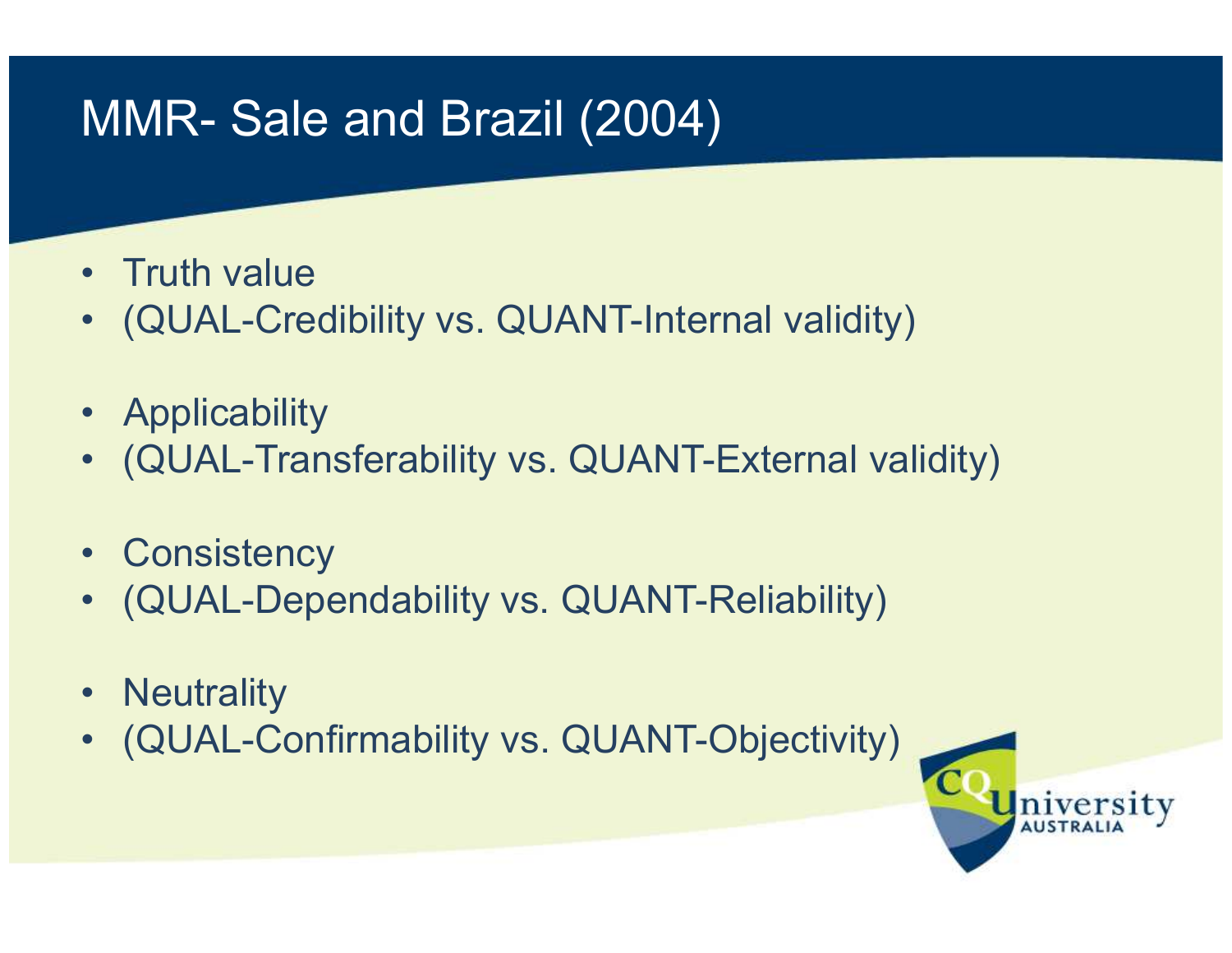#### Sale & Brazil (2004)

| <b>QUANT</b>                           | <b>QUAL</b>                            | <b>MMR</b>        |
|----------------------------------------|----------------------------------------|-------------------|
| Internal validity                      | Credibility                            | Truth value       |
| External validity/<br>generalisability | Transferability/<br><b>Fittingness</b> | Applicability     |
| Reliability                            | Dependability                          | Consistency       |
| Objectivity                            | Confirmability                         | <b>Neutrality</b> |

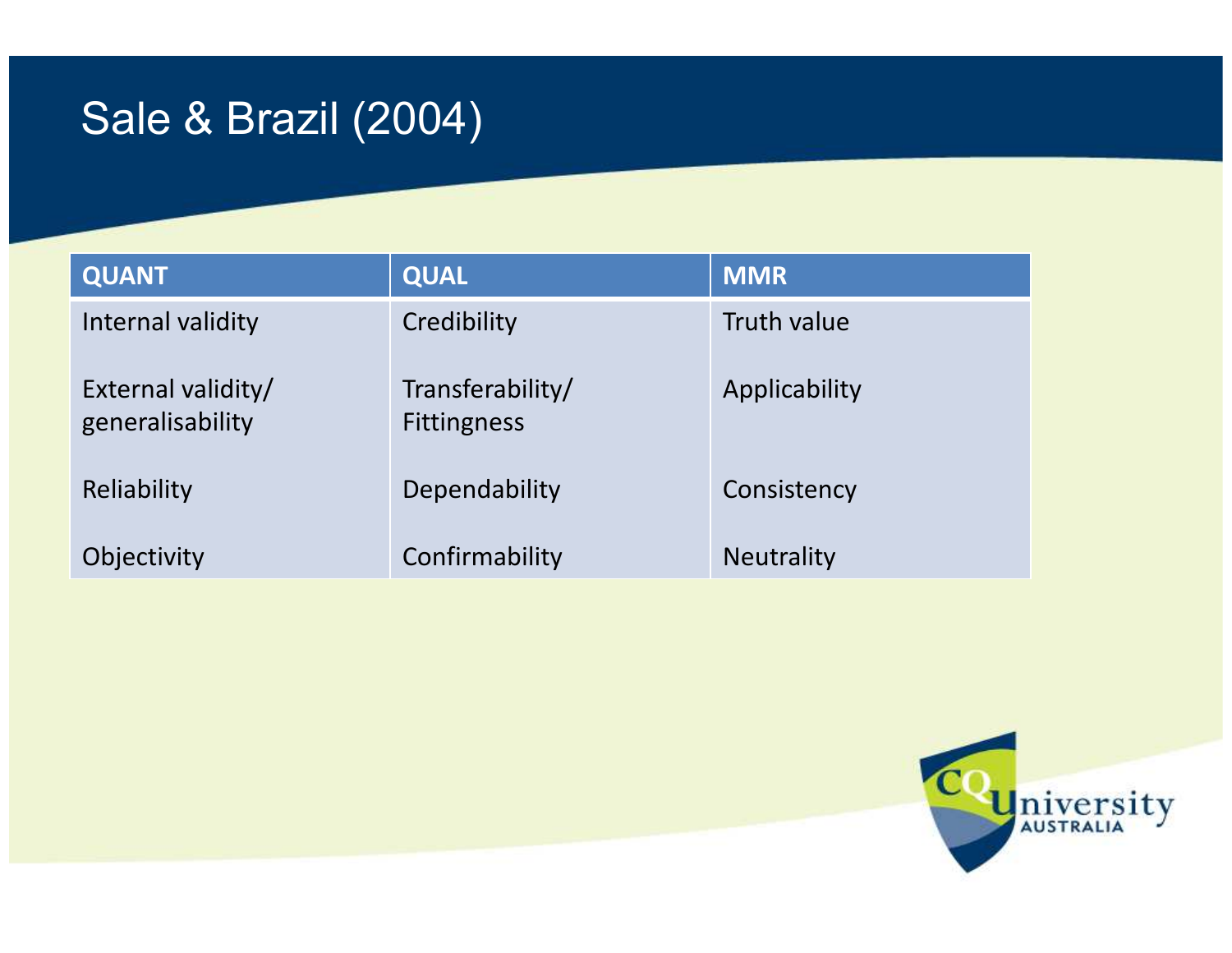### Cooksey (2008)

'In the social and behavioural sciences, there is a continuing debate about the criteria one should use to judge the research quality, impact and contribution. The crux of this debate has centred on the different meanings held for the criteria of 'validity' and 'generalisability' within various research traditions or paradigms … Meanings of 'internal validity' and 'external validity', two of the dominant criteria in the positivistic or 'normative' paradigm, have been borrowed, distorted and recast to fit different expectations and paradigm assumptions' (Cooksey 2008, p. 4)

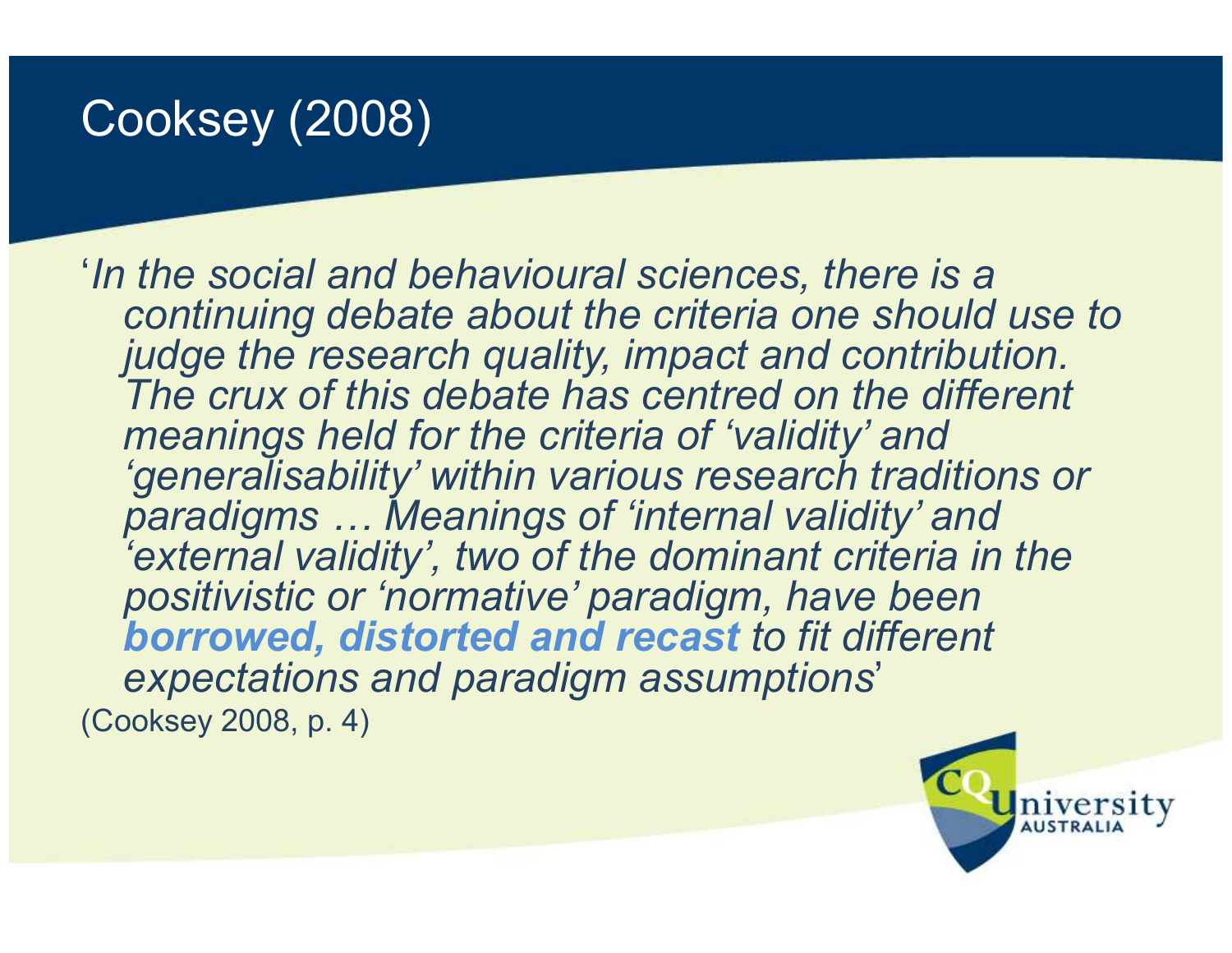# GRAMMS-O'Cathain, Murphy & Nicholl (2008)

- 1. Describe the justification for using a mixed methods approach to the research question
- 2. Describe the design in terms of the purpose, priority and sequence of methods sequence of methods
- 3. Describe each method in terms of sampling, data collection and analysis
- 4. Describe where **integration** has occurred, how it has occurred and who has participated in it
- 5. Describe any limitation of one method associated with the presence of the other method

**niversity** 

6. Describe any insights gained from mixing or integrating<br>methods methods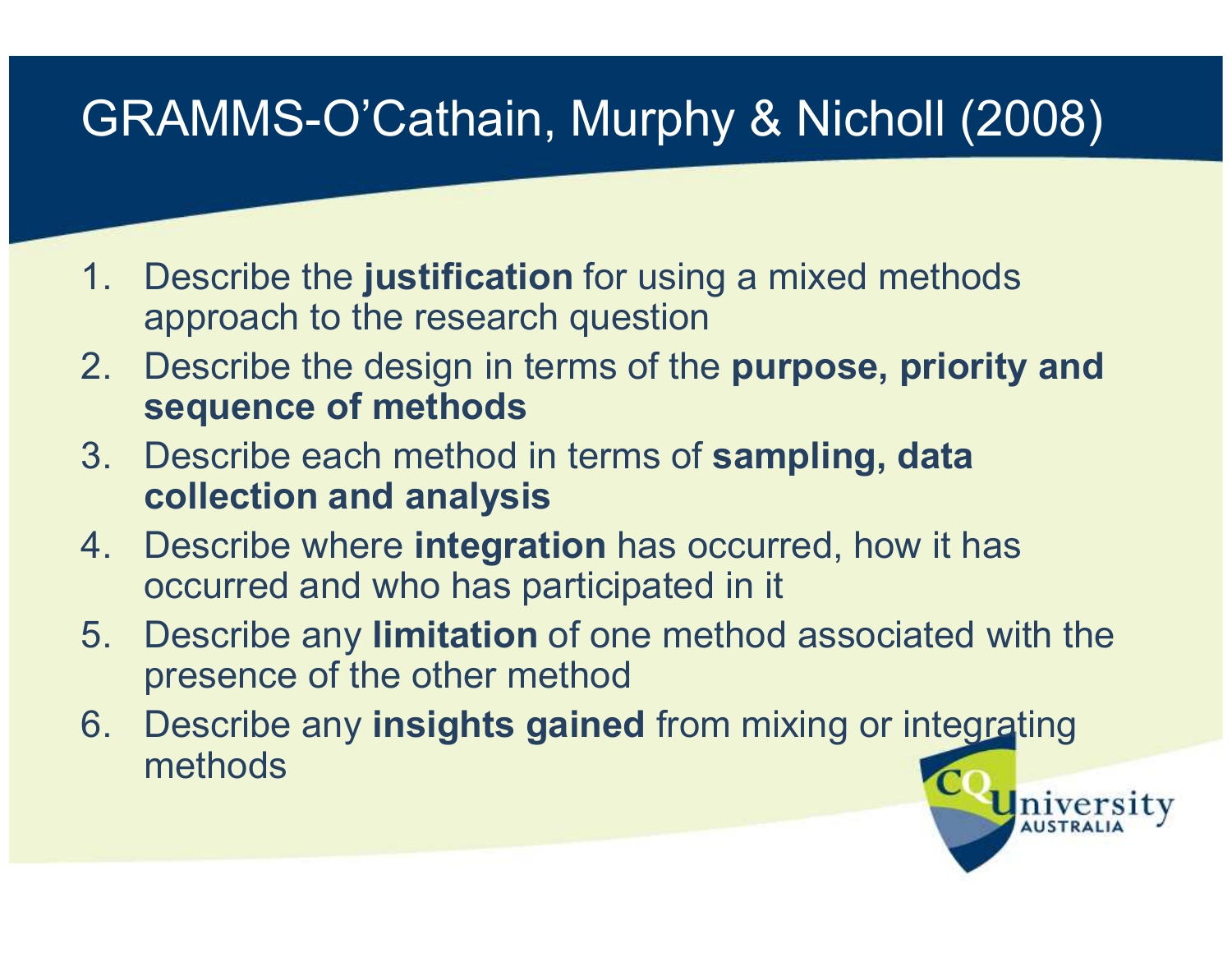#### Procedural checklists for MMR

Table 6: Procedural checklists for mixed methods research

| <b>Collins and O'Cathain</b>            | <b>Andrews and Halcomb</b>      |
|-----------------------------------------|---------------------------------|
| <b>Research Formulation Phase:</b>      | Planning a mixed methods study: |
| 1. Importance of a definition           |                                 |
| 2. Importance of a mental model for     | Purpose and relevance           |
| mixing                                  | Theoretical orientation         |
| 3. Utilizing typologies of designs      | <b>Research questions</b>       |
| 4. Selecting the reason, rationale, and |                                 |
| purpose for mixing                      |                                 |
| 5. Determining the research question    |                                 |
| <b>Research Planning Phase:</b>         |                                 |
| 6. Selecting a mixed methods design     | <b>Sampling strategy</b>        |
| 7. Determining the sampling design      | Methods of investigation        |
|                                         |                                 |
| <b>Research Implementation Phase:</b>   |                                 |
| 8. Collecting data                      | Methods of analysis             |
| 9. Conducting data analysis             |                                 |
| 10. Legitimating inferences and         |                                 |
| formulating generalizations             |                                 |
|                                         |                                 |

University

Sources: Collins and O'Cathain (2009, p.2-6) and Andrews and Halcomb (2009, p. 35)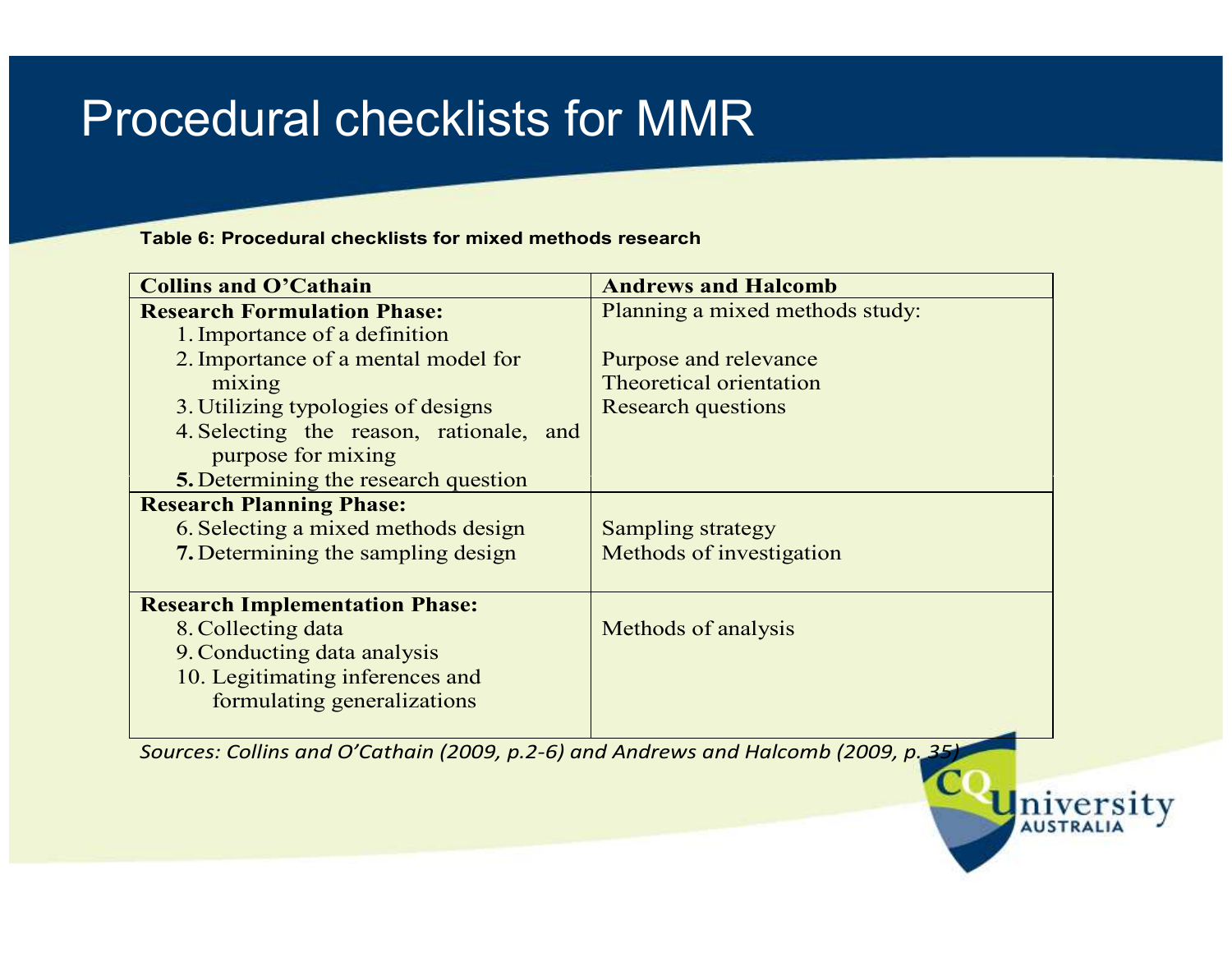#### Conclusion-key messages

- Several approaches to addressing the quality of research and<br>quality criteria can range from commonly agreed to sets of crite quality criteria can range from commonly agreed to sets of criteria for mono-method quantitative positivist traditions, to a much more contested terrain within qualitative research.
- The manner in which research funding bodies assess quality also<br>ranges and has been noted ranges and has been noted.
- 3 main stances taken in qualitative research and hinted at quality criteria that has been developed for specific qualitative methodologies (e.g, for grounded theory).
- Mixed methods is a relatively recent and emerging movement and<br>vet members of the mixed methods research community have yet members of the mixed methods research community have begun to develop quality criteria and frameworks to enable the evaluation of a mixed methods study in terms of process (act) and product (publication).

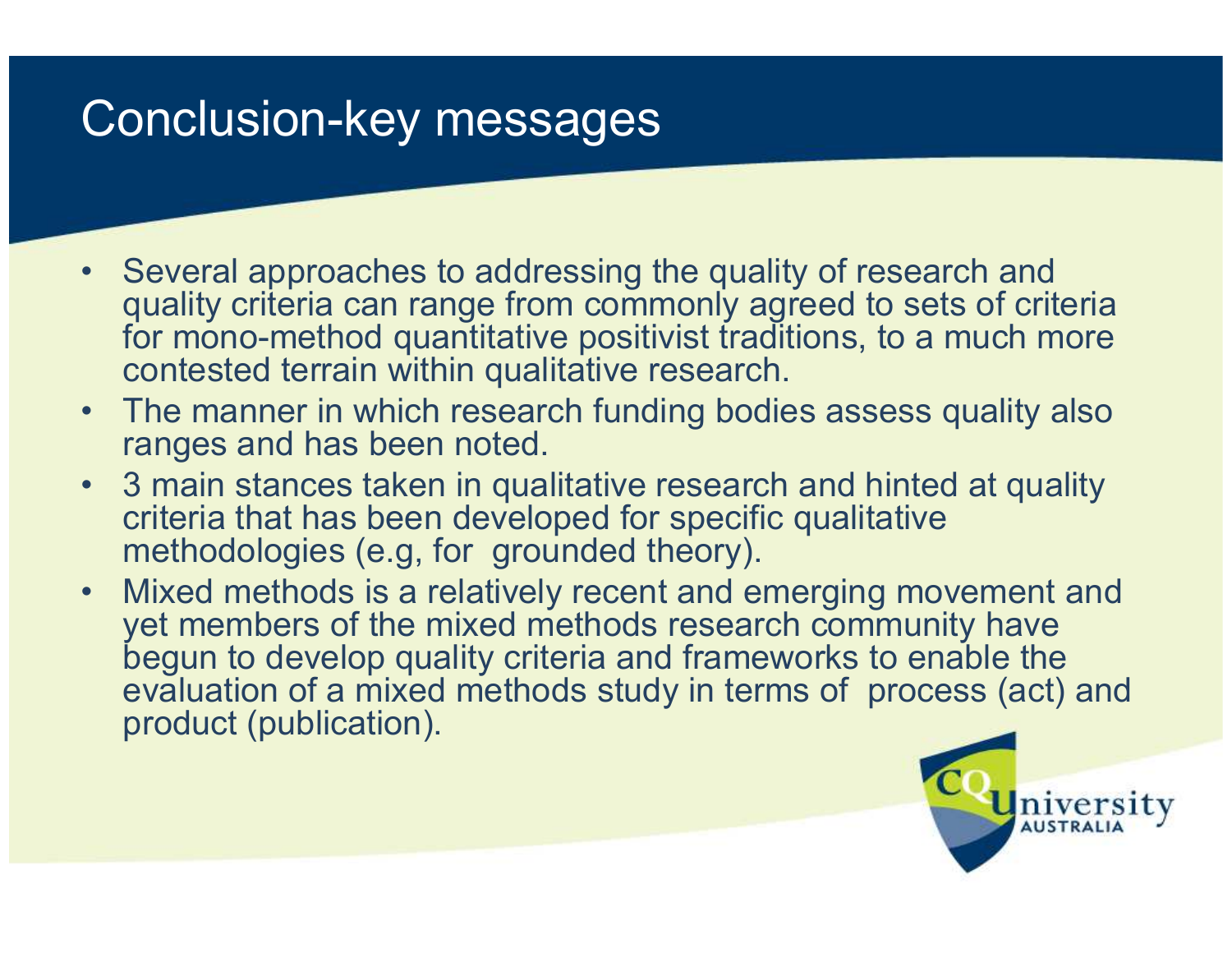#### Conclusion-key messages

Those engaged in the teaching of research methods and/or of building research capacity need to be become familiar with the emerging mixed methods movement and its associated theoretical underpinnings, designs, nomenclature and the quality frameworks and criteria that is being developed within. Cameron (2010) methodological scan of VET based research, the most dominant approaches were qualitative (45%) and mixed methods (15%). This is evidence in itself of the need to embed quality frameworks and criteria into research training and capacity building.

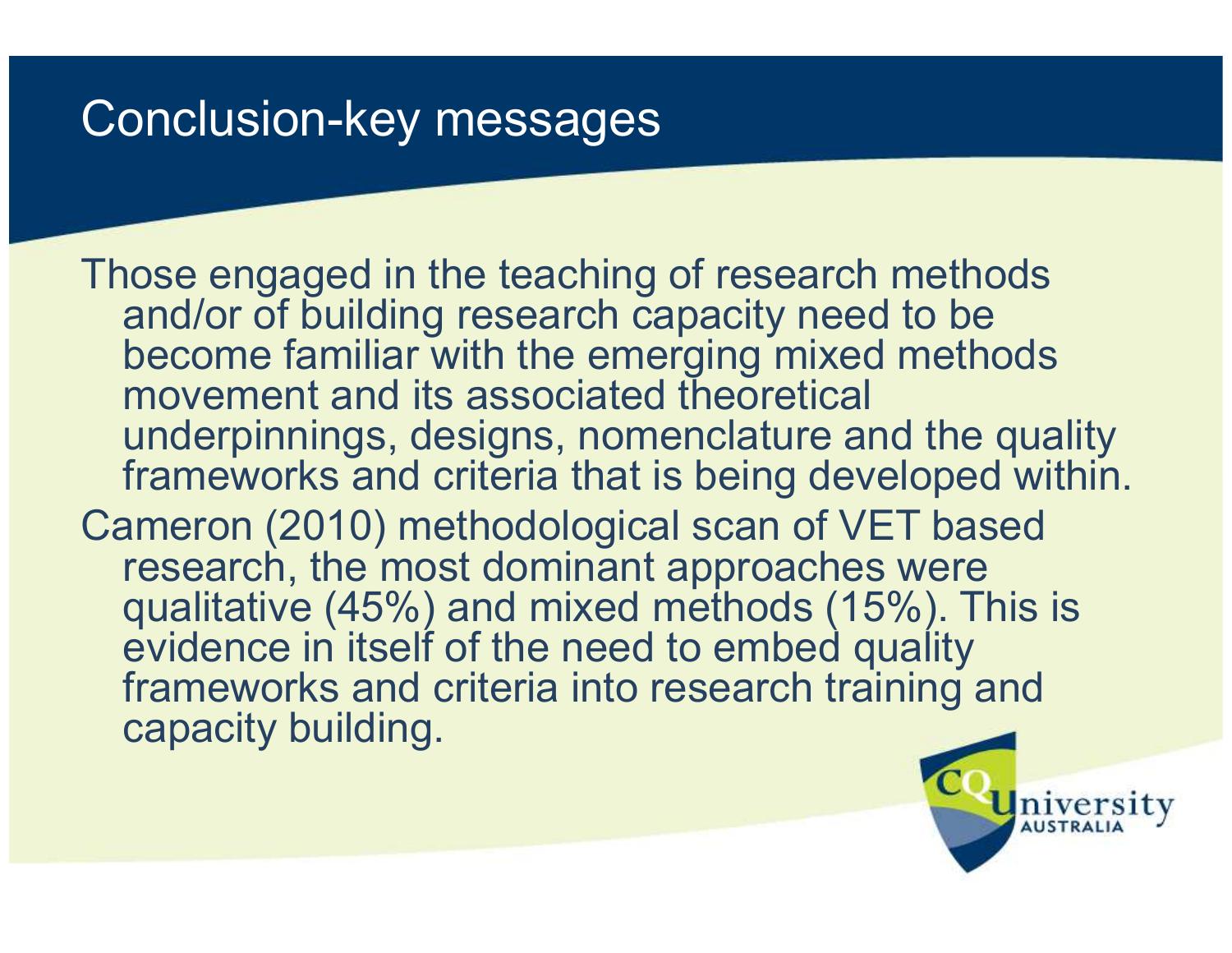#### Conclusion-key messages

- VET researchers need to be aware of this array<br>of quality eritoria and they need to acknowledge of quality criteria and they need to acknowledge this when choosing and arguing for a set of criteria that they apply to their own research
- Those in charge with building research capacity in the VET research community be cognisant of this array of criteria and the need to impart this knowledge to novice VET researchers.